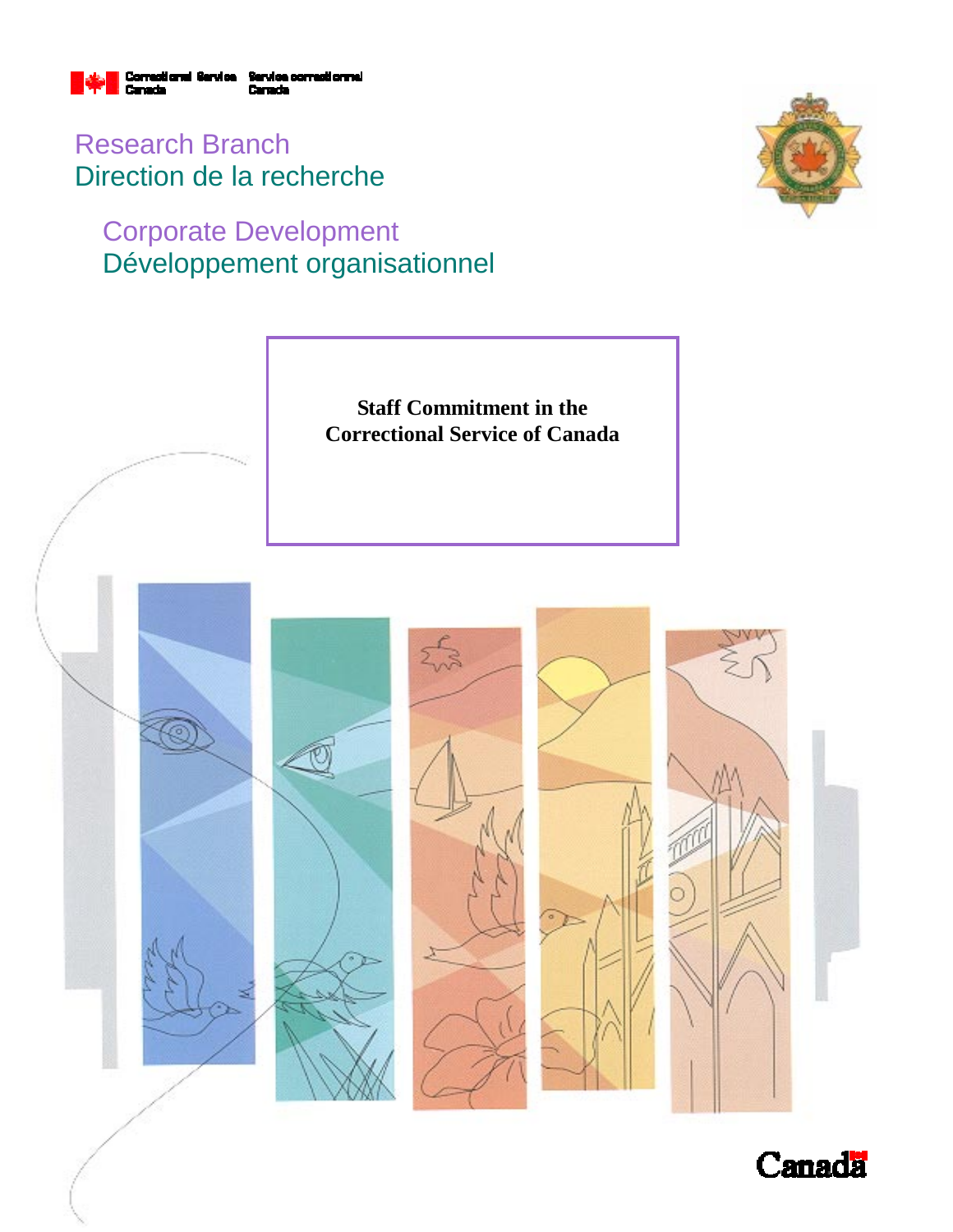# **Staff Commitment in the Correctional Service of Canada**

Prepared by:

David Robinson Frank J. Porporino Linda Simourd

Research and Statistics Branch Correctional Service of Canada

This report is also available from Correctional Research and Development, Correctional Service of Canada, 340 Laurier Avenue West, Ottawa, (Ontario), K1A 0P9

February 1992 **Research Report No.R-21**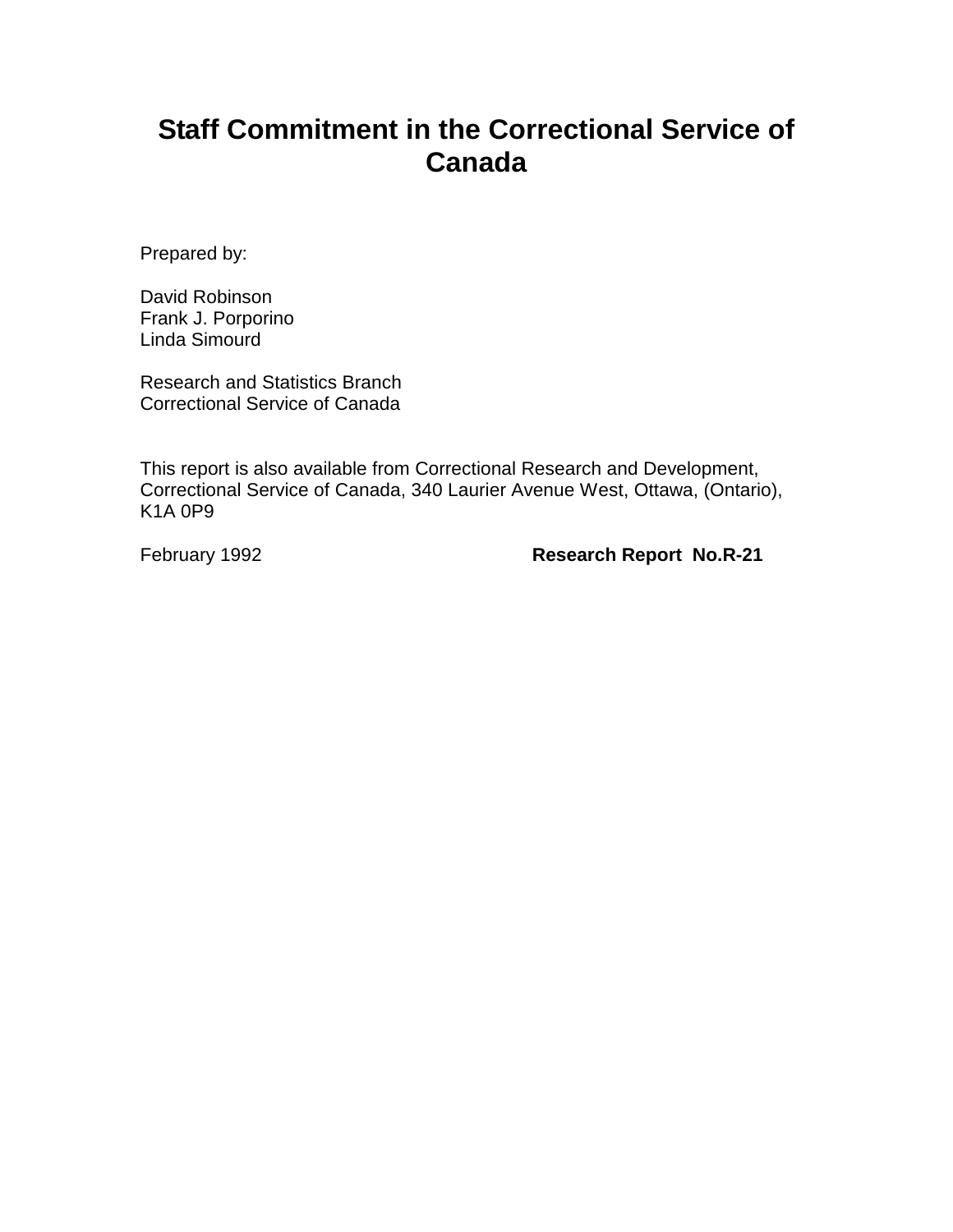## **Acknowledgements**

We wish to thank a number of individuals who have been instrumental in the success of this enormous research effort. The support of the regional contact people was present throughout the project and we sincerely acknowledge their invaluable assistance: Dan Stote and Terry Robichaud, Atlantic Region; Jo-Anne Limoges and Lucie Vallieres, Quebec Region; Gwen McMahon, Ontario Region; Tim Leis, Arlene Dyck, and Art Gordon, Prairie Region; Sharon Hickey, Pacific Region. We also want to thank the site contact persons who helped with scheduling and with many other arrangements that were necessary before interviewers could be received. Their co-operation and patience, which was consistent across the country, was much appreciated. A number of Executive Committee members and managers at national headquarters formed an ad hoc advisory committee to provide input on the presentation and interpretation of the results: Mario Dion, Deputy Commissioner, Correctional Programs and Operations; John Thomas, Assistant Commissioner, Corporate Management; Irving Kulik, Assistant Commissioner, Audits and Investigations; Ted Tunis, Manager, CSC 2000; Jim Vantour, Special Advisor to the Commissioner; Margot Cameron, Principal Consultant, Human Resource Management Practice, Government Consulting Group. We thank them for their helpful comments and suggestions.

Finally, the participation of staff members, close to 700 from all regions and functions within the Correctional Service of Canada, provided the data on which this report is based. No useful knowledge would have been obtained without the honesty of staff in approaching the completion of lengthy questionnaires and interviews. The willingness and enthusiasm of staff to participate in the research was frequently mentioned by the research assistants who visited our work sites. We gratefully acknowledge all staff who made any contribution to this interesting and vital research endeavour.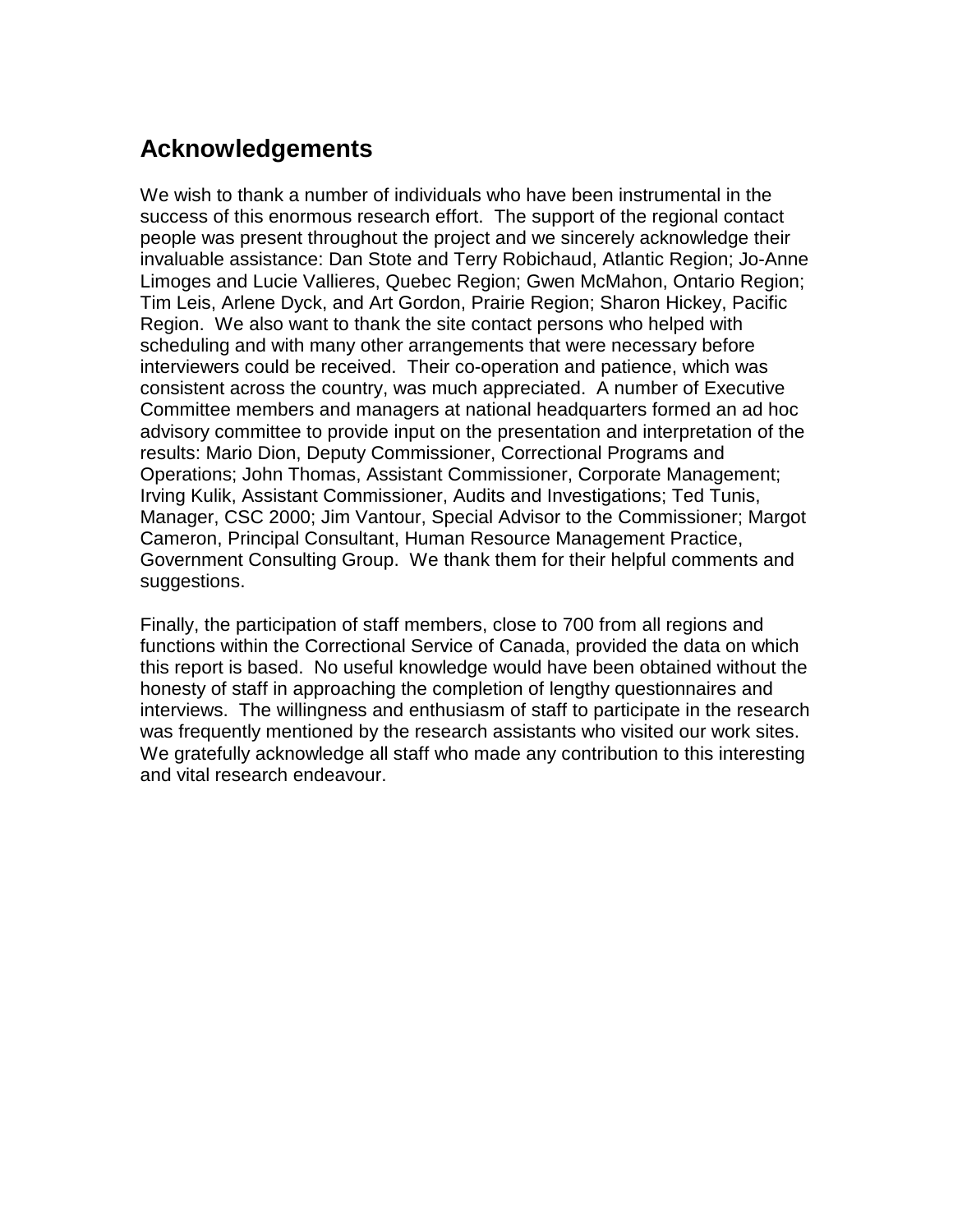## **Table of Contents**

| STAFF COMMITMENT IN THE CORRECTIONAL SERVICE OF CANADA          | 1              |
|-----------------------------------------------------------------|----------------|
| <b>Acknowledgements</b>                                         | 2              |
| <b>Table of Contents</b>                                        | 3              |
| <b>Staff Commitment in the Correctional Service of Canada</b>   | 4              |
| What are committed staff members?                               | 6              |
| Levels of Commitment in the Correctional Service of Canada      | 6              |
| Table 1 Response to the Organizational Commitment Questionnaire | $\overline{7}$ |
| Why is Staff Commitment Important to an Organisation?           | 10             |
| <b>Factors that may Influence Staff Commitment</b>              | 11             |
| <b>What Factors Were Most Important?</b>                        | 18             |
| Differences between Occupational Groups                         | 19             |
| <b>Enhancing Staff Commitment</b>                               | 20             |
| <b>Appendix A: Sampling Design</b>                              | 23             |
| Table A-1: Participation Status of Randomly Selected Staff      | 25             |
| Table A-2: Number of Respondents by Occupational Categories     | 26             |
| Table A-3: Number of Respondents by Region                      | 27             |
| Table A-4: Dscription of the Sample (n=658)                     | 28             |
|                                                                 |                |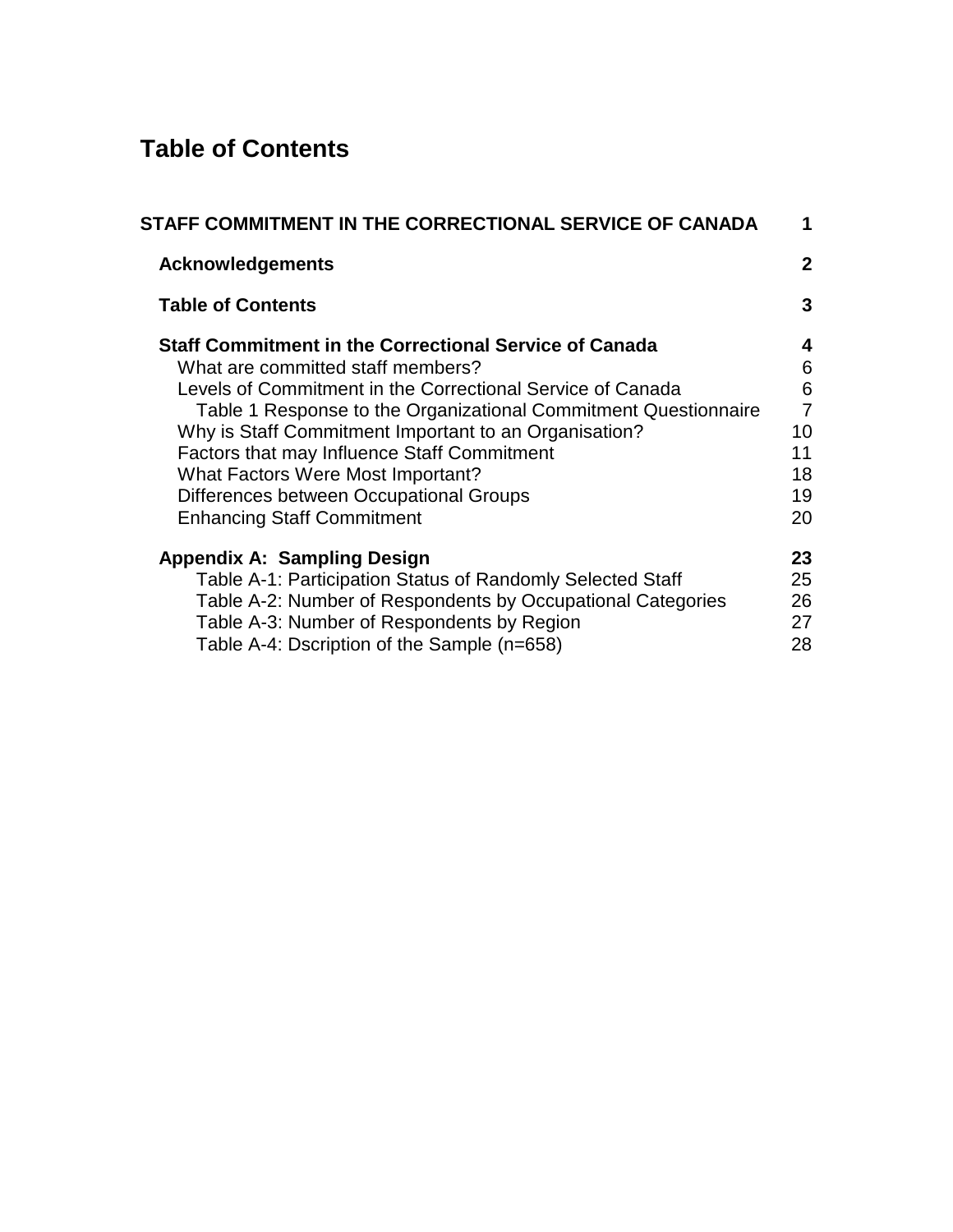## **Staff Commitment in the Correctional Service of Canada**

The Staff Commitment Study was a major national research undertaking conducted during July and August 1991. The project was designed to provide a better understanding of the factors which affect staff commitment in the Correctional Service of Canada. It was intended that the knowledge gained from the study would contribute to our ability to enhance the commitment and motivation of our staff to pursue the challenging objectives of the Service'.

This national study follows an earlier pilot project conducted by the Research and Statistics Branch in which three regions participated. The pilot was used to test the research measuring instruments and to gauge the receptivity of staff to this type of research. A consulting firm' was contracted to collect the data across all regions of the Service.

Staff participants were randomly selected and the sample was designed to represent all five regions and national headquarters'. Although senior managers were excluded, the sample was constructed to represent the major occupational groupings within the service. Staff were included from institutional, community, and headquarter operations. A total of 684 staff participated in the study by completing group administered questionnaires and being personally interviewed. Staff who participated in the study were very receptive to the goals of the study and the research assistants who collected the data were very well-received in all CSC sites. The high level of interest and openness to the study is indicated by a refusal rate of less than 1 0% among staff who were approached to participate.

\_\_\_\_\_\_\_\_\_\_\_\_\_\_\_\_\_\_\_\_\_

**Note:** For a discussion of the purpose of the study and a description of the measuring instruments see Robinson, D., Simourd, L., and Porporino, F. (1992). Background to the Staff Commitment Research Project. Ottawa: Research and Statistics Branch, Correctional Service of Canada.

**<sup>2</sup>**The Ottawa-based consulting firm, Goss, Gilroy & Associates conducted the data collection phase of the project.

 $3$  See Appendix A for a description of the sampling procedures and a breakdown of study participants by region and occupational group.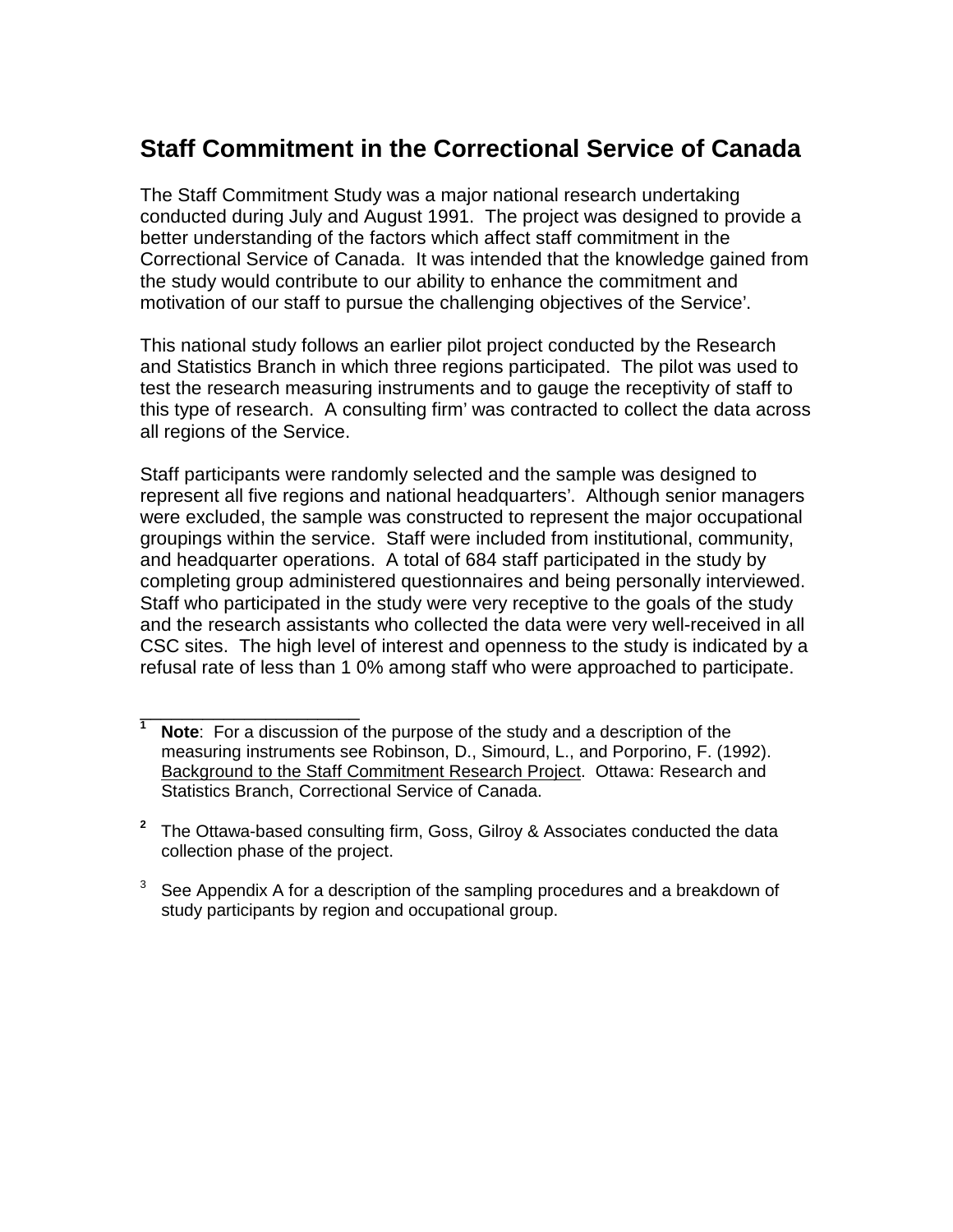The random sampling method, use of group-administered rather than mailed questionnaires, the conduct of personal interviews with staff members, and the high rate of consent to participate are major strengths of the study.

This report provides a first glimpse at the national data from the Staff Commitment study. We examine the levels of commitment among staff in the Correctional Service of Canada. More importantly, we also report on a series of analyses that were designed to help understand the factors which appear to influence the commitment of our staff.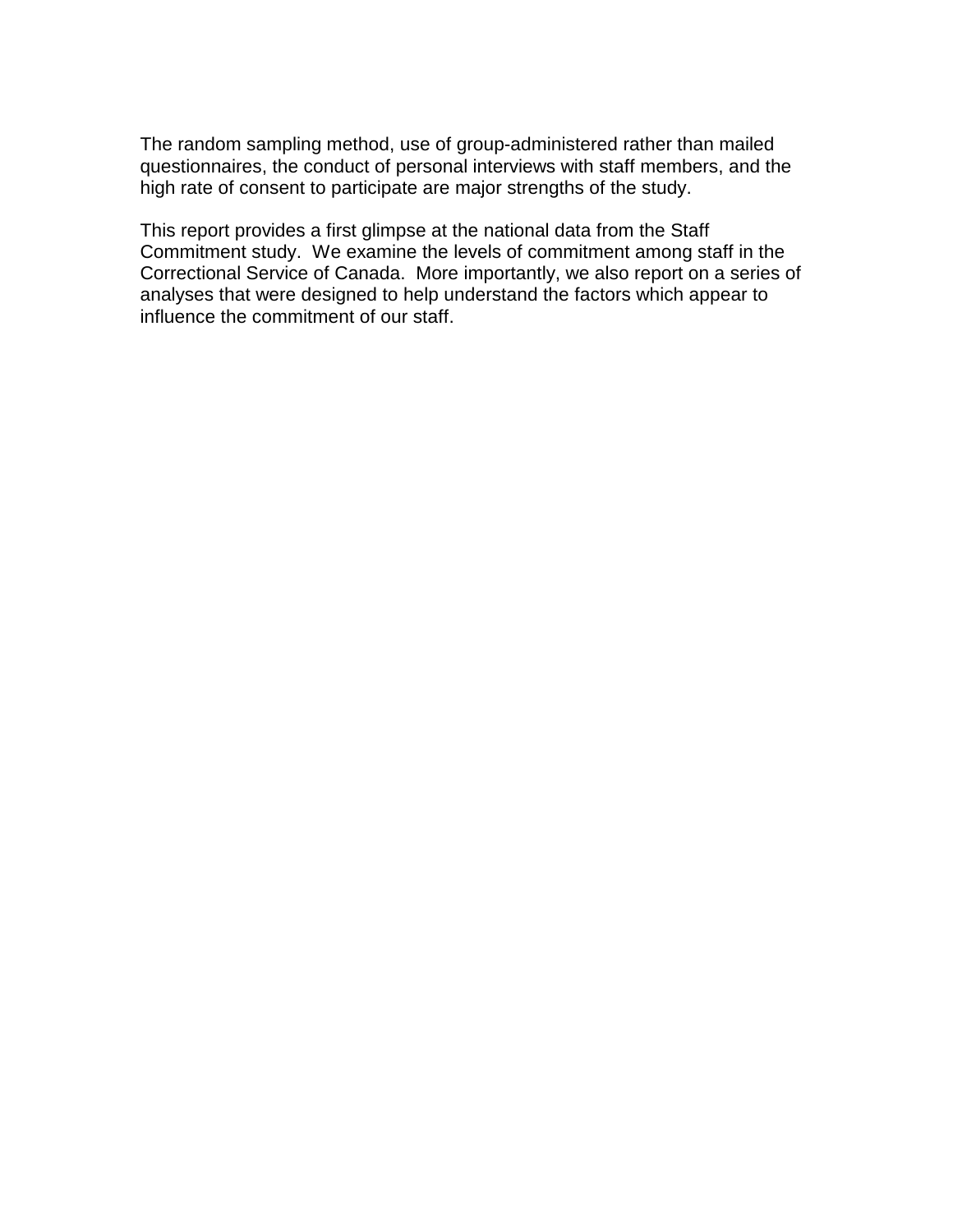### **What are committed staff members?**

Staff commitment has been the subject of much interest among researchers who study work organisations. Organisational specialists use the term "commitment" to refer to the strength of an individual's identification with his or her work organisation<sup>4</sup>. According to researchers, committed staff members share a number of important characteristics:

- Feel loyalty and pride toward their work organisation
- believe in the organisation's goals and values
- willing to exert effort on behalf of their work organisation
- desire to maintain membership in their work organisation

### **Levels of Commitment in the Correctional Service of Canada**

Staff who participated in the study were asked to indicate their levels of agreement toward a series of 15 statements about commitment to work organisations<sup>5</sup>. This approach to measuring commitment, the Organisational Commitment Questionnaire, has been used extensively in research on commitment within other types of work organisations'. For each of the statements, commitment is rated on a scale of 1 to 7, with ratings of 1 representing the lowest commitment rating and 7 representing the highest commitment rating.

Figure 1 shows the levels of commitment of CSC staff when the ratings for the 15 ..commitment" statements are combined into average scores. According to the scale, only a small minority of staff fell within the extremes of "low" commitment. Overall, the average ratings show that CSC staff "lean" toward the positive end of the commitment scale.

\_\_\_\_\_\_\_\_\_\_\_\_\_\_\_\_\_ 4 Mowday, T. T., Steers, R. M., and Porter, L. (1979). The measurement of organizational commitment. Journal of Vocational Behaviour, 14, 224-247.

 $5$  Porter, I.W., Steers, R. M., Mowday, T. T., and Boulian, P. B. (1974). Organizational commitment, job satisfaction and turnover among psychiatric technicians. Journal of applied Psychology, 59, 603-609.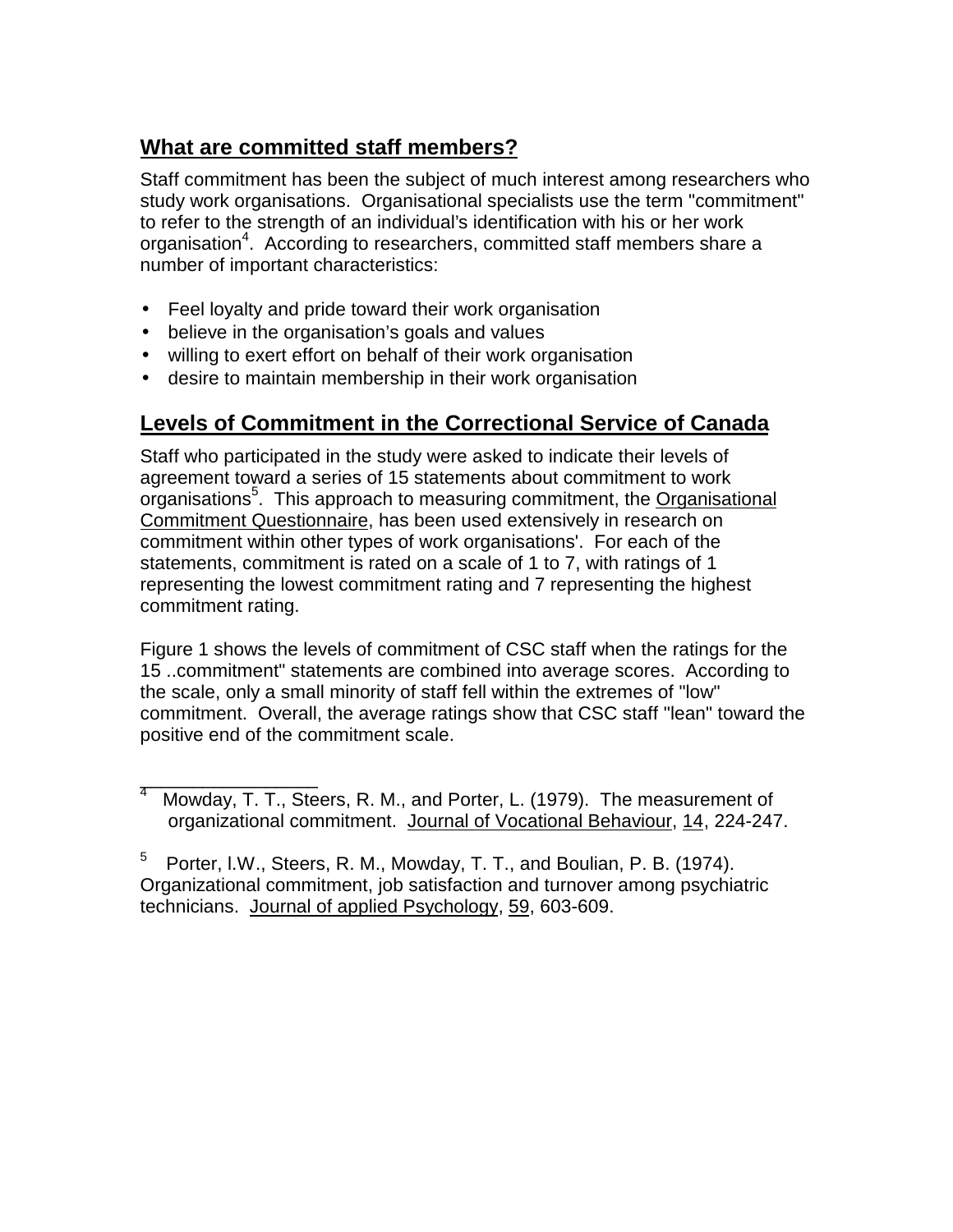### **Table 1 Response to the Organizational Commitment Questionnaire**

|                                                                                                                                     | <b>AGREE</b> | <b>NEITHER</b> | <b>DISAGREE</b> |
|-------------------------------------------------------------------------------------------------------------------------------------|--------------|----------------|-----------------|
| I am willing to put in a great deal of<br>effort beyond that normally expected in<br>order to help this organization be successful. | 75.9%        | 9.0%           | 15.1%           |
|                                                                                                                                     |              |                |                 |
| 1 talk up this organization to my friends<br>as a great organization to work for.                                                   | 40.2%        | 27.2%          | 32.6%           |
| I feel very little loyalty to this organization.                                                                                    | 20.6%        | 13.2%          | 66.2%           |
| 1 would accept almost any type of job<br>assignment in order to keep working<br>for this organization.                              |              |                |                 |
|                                                                                                                                     | 23.0%        | 13.4%          | 63.6%           |
| 1 find that my values and the<br>organization's values are very similar.                                                            | 39.9%        | 18.8%          | 41.2%           |
| 1 am proud to tell others that I am part<br>of this organization.                                                                   |              |                |                 |
|                                                                                                                                     | 53.7%        | 23.5%          | 22.8%           |
| 1 could just as well be working for a<br>different organization as long as the<br>type of work was similar.                         |              |                |                 |
|                                                                                                                                     | 59.6%        | 16.7%          | 23.6%           |
| This organization really inspires the<br>very best in me in the way of job<br>performance.                                          |              |                |                 |
|                                                                                                                                     | 36.7%        | 15.6%          | 47.7%           |
| It would take very little change in my<br>present circumstances to cause me to<br>leave this organization.                          |              |                |                 |
|                                                                                                                                     | 25.4%        | 17.9%          | 56.7%           |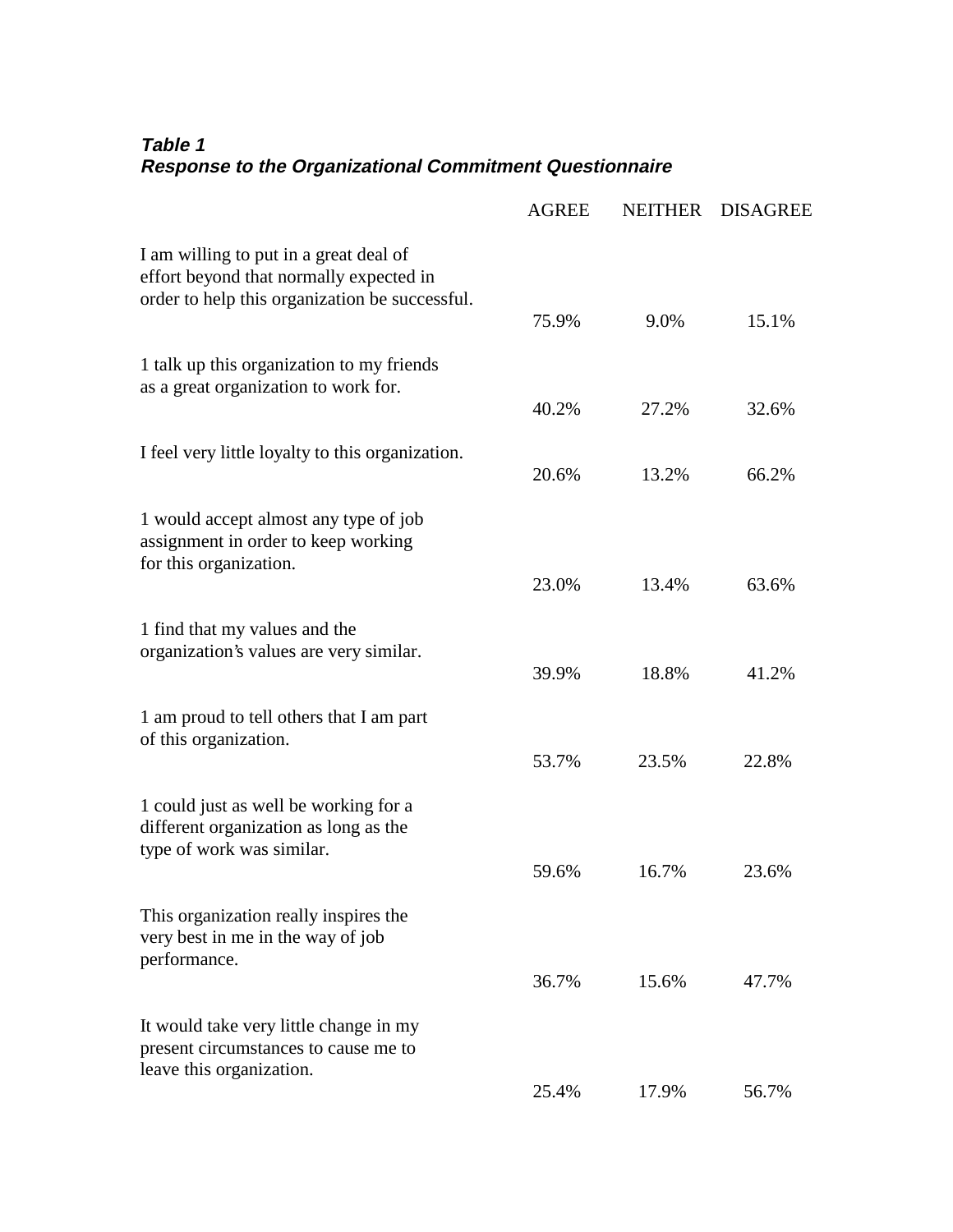| 1 am extremely glad that I chose this<br>organization to work for over others I<br>was considering at the time I joined.     |       |       |       |
|------------------------------------------------------------------------------------------------------------------------------|-------|-------|-------|
|                                                                                                                              | 43.2% | 29.2% | 27.6% |
| There's not too much to be gained by<br>sticking with this organization<br>indefinitely.                                     |       |       |       |
|                                                                                                                              | 29.1% | 14.3% | 56.7% |
| Often, I find it difficult to agree with this,<br>organization's policies on important<br>matters relating to its employees. |       |       |       |
|                                                                                                                              | 64.2% | 11.8% | 24.1% |
| 1 really care about the fate of this<br>organization.                                                                        |       |       |       |
|                                                                                                                              | 66.6% | 18.8% | 14.5% |
| For me this is the best of all possible<br>organizations for which to work.                                                  |       |       |       |
|                                                                                                                              | 28.6% | 22.0% | 49.3% |
| Deciding to work for this organization                                                                                       |       |       |       |
| was a definite mistake on my part.                                                                                           | 9.6%  | 14.2% | 76.2% |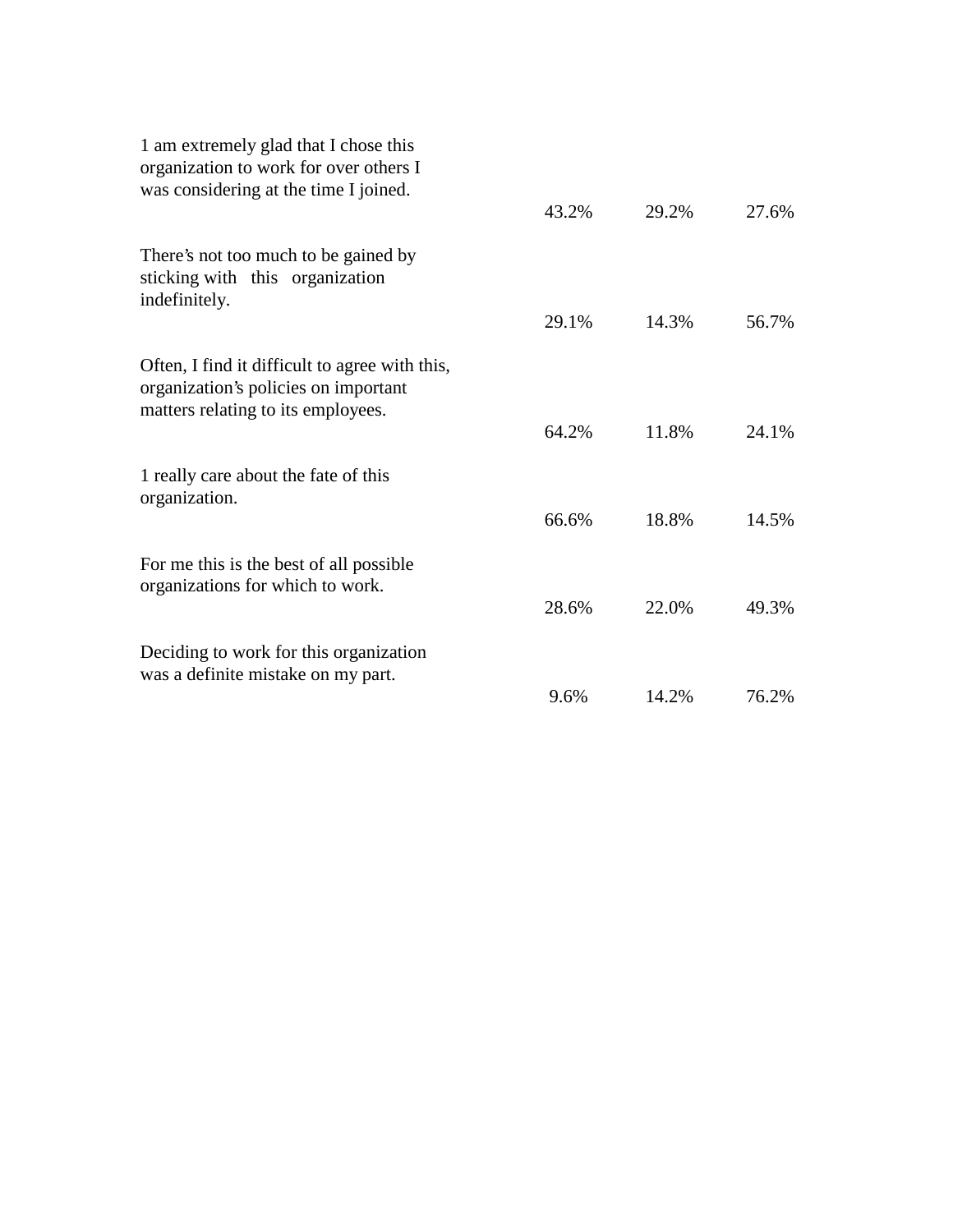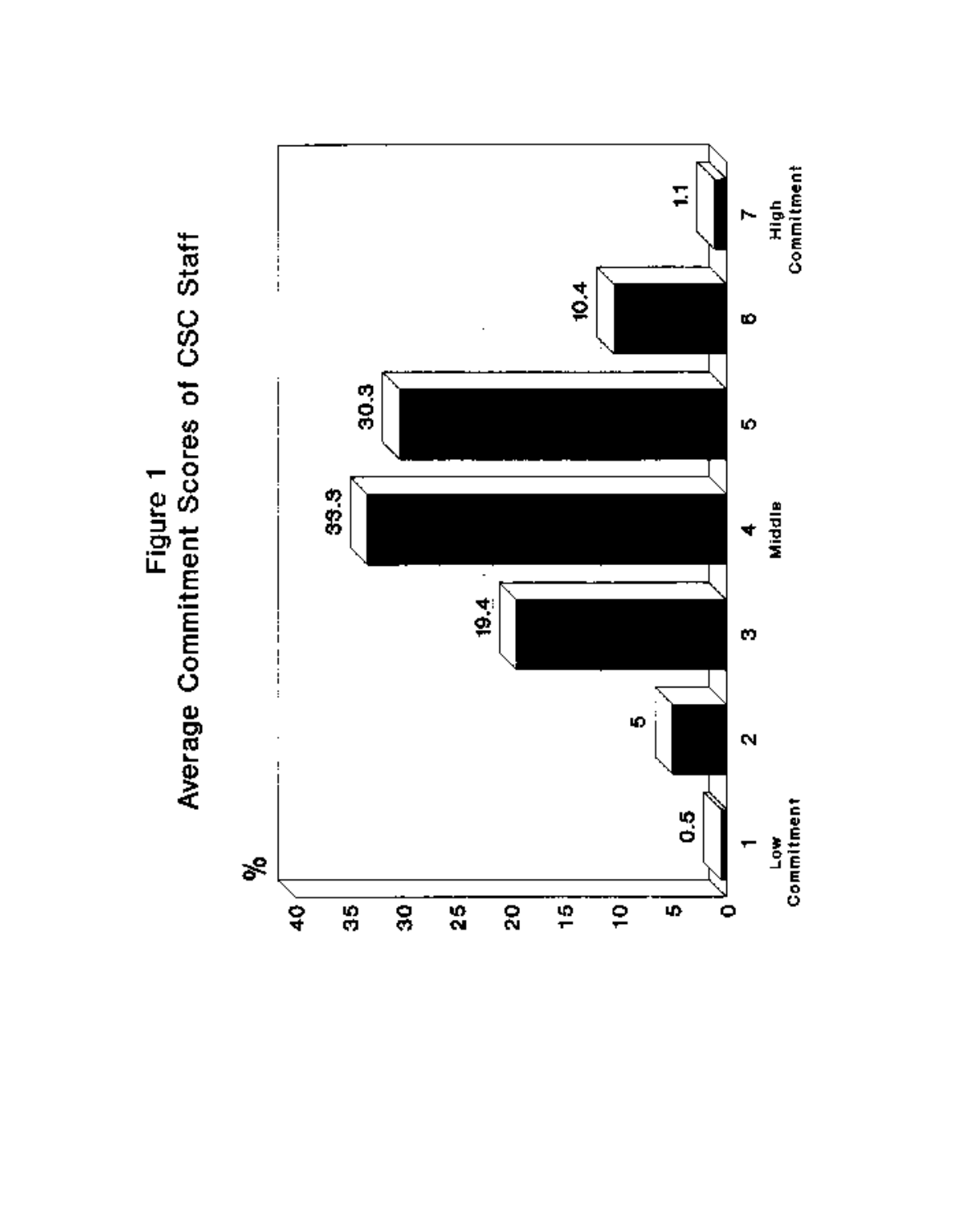### **Why is Staff Commitment Important to an Organisation?**

Organisational experts believe that staff commitment is an important ingredient to organisational success'. In past research R has been found that highly committed staff possess a variety of desirable characteristics - characteristics which serve to enhance the organisation's ability to achieve Rs goals. For example, highly committed staff were high performers, were more involved in their jobs, were less likely to want to leave their work organisations for new jobs, exhibited less absenteeism, possessed high motivation to perform at their work, and expressed high job satisfaction.

In our study, staff who displayed strong commitment to the Correctional Service of Canada were different from staff who expressed less commitment on a number of these characteristics. Below are some examples of how more highly committed staff differed from less committed staff:

**Job Seeking** - More committed staff members were not as likely as the less committed staff to have applied for jobs outside of the Service in the six months preceding the study.

**Desire to Leave the Organisation** - The more committed group was less likely than the less committed to say they frequently think of quitting.

**Job Satisfaction** - The more highly committed staff members in the survey were also more satisfied with their jobs, although a high degree of satisfaction was expressed by both groups.

**Job Involvement** - High commitment was also associated with the tendency to become involved in one's work.

**Job Performance** - Immediate supervisors assigned better performance ratings to highly committed staff than they assigned to less committed staff. The supervisors used a special research instrument for measuring performance that was designed for this study. The more committed staff also received higher global performance ratings on their yearly performance appraisals.

**Agreement with the Mission of the CSC** - Highly committed staff were also more positive than the less committed staff in their views toward the Mission. See Figure 2.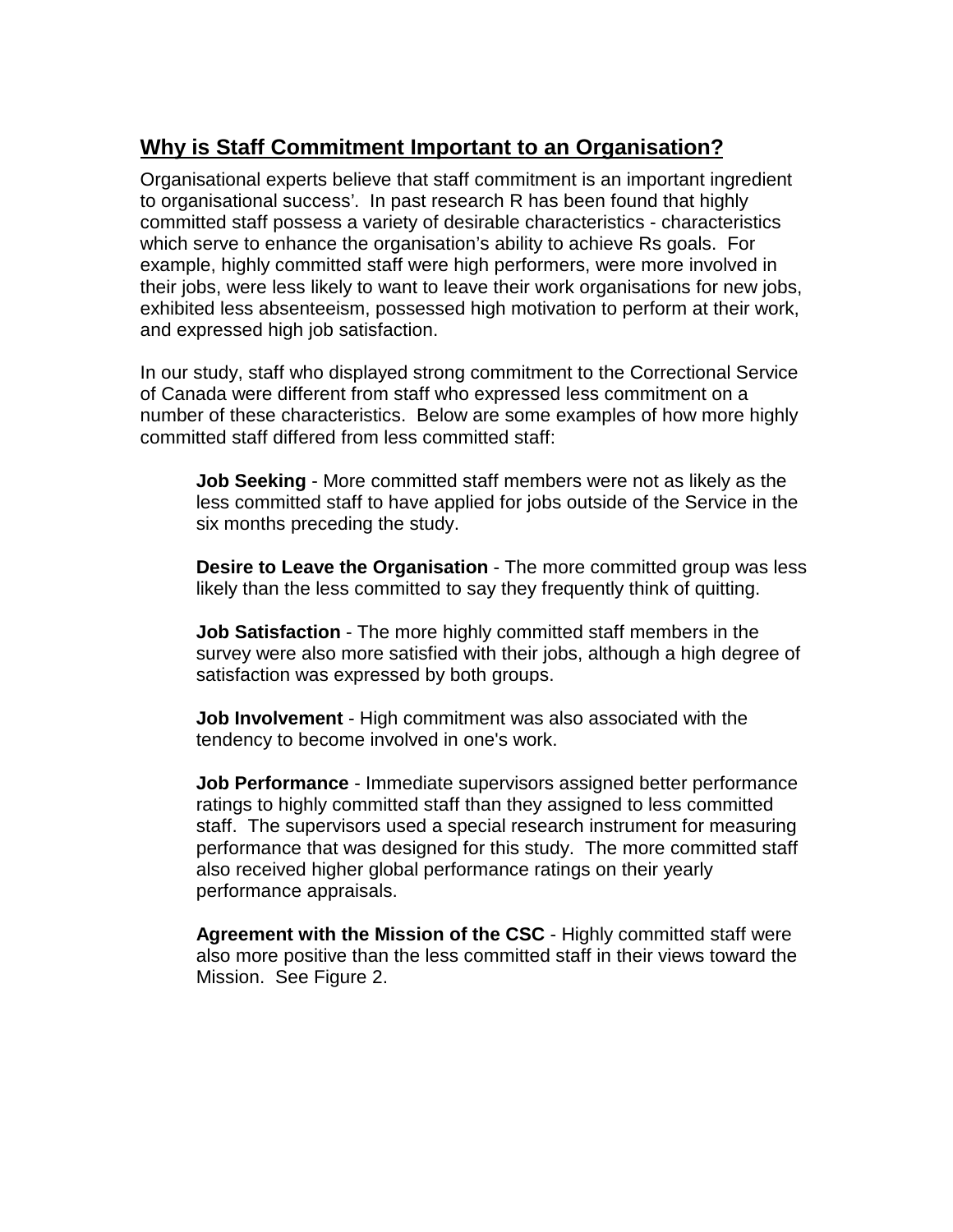### **Factors that may Influence Staff Commitment**

The results of the study provide a measure of the levels of commitment within the Service, and demonstrate that commitment is a desirable characteristic to encourage in our staff. However, it is also important to explore what accounts for varying levels of commitment among our staff. In other words, what factors explain why some staff members are committed and others are not. We found that the following factors were significantly related to commitment

**Type of Job** - Our analyses indicated that staff commitment varies across different occupational categories within the Service. Specifically, Correctional Officers and Case Management Officers (both in institutions and community settings) show the least level of staff commitment, while middle managers and administrative personnel show the highest levels of commitment (See Figure 3).

**Work Site** - Not surprisingly, there were differences in levels of commitment across the three types of work sites in the Correctional Service of Canada: headquarters, institutions and community. There was a higher level of commitment among headquarters staff in comparison to operational settings. These differences also reflect the differences in commitment levels across occupational groups (e.g., correctional officers versus administrators). There is less variation when on examines levels of commitment across different institutions. As Figure 4 illustrates, there are no institutions which appear to be suffering from extremely low levels of commitment. However, it is notable that a number of institutions show commitment levels that are well above the national average.

**Region** - There were some regional differences in overall levels of commitment. Staff from the Pacific and Prairie Regions had the highest levels of staff commitment. In addition, NHQ staff showed higher levels of commitment than staff from the regions (See Figure 5).

**Length of Service** - Newer recruits tended to exhibit higher levels ofcommitment than staff who had been with the Service for longer periods.

**Gender** - Female staff members were more likely than male staff members to fall within the more "highly" committed group.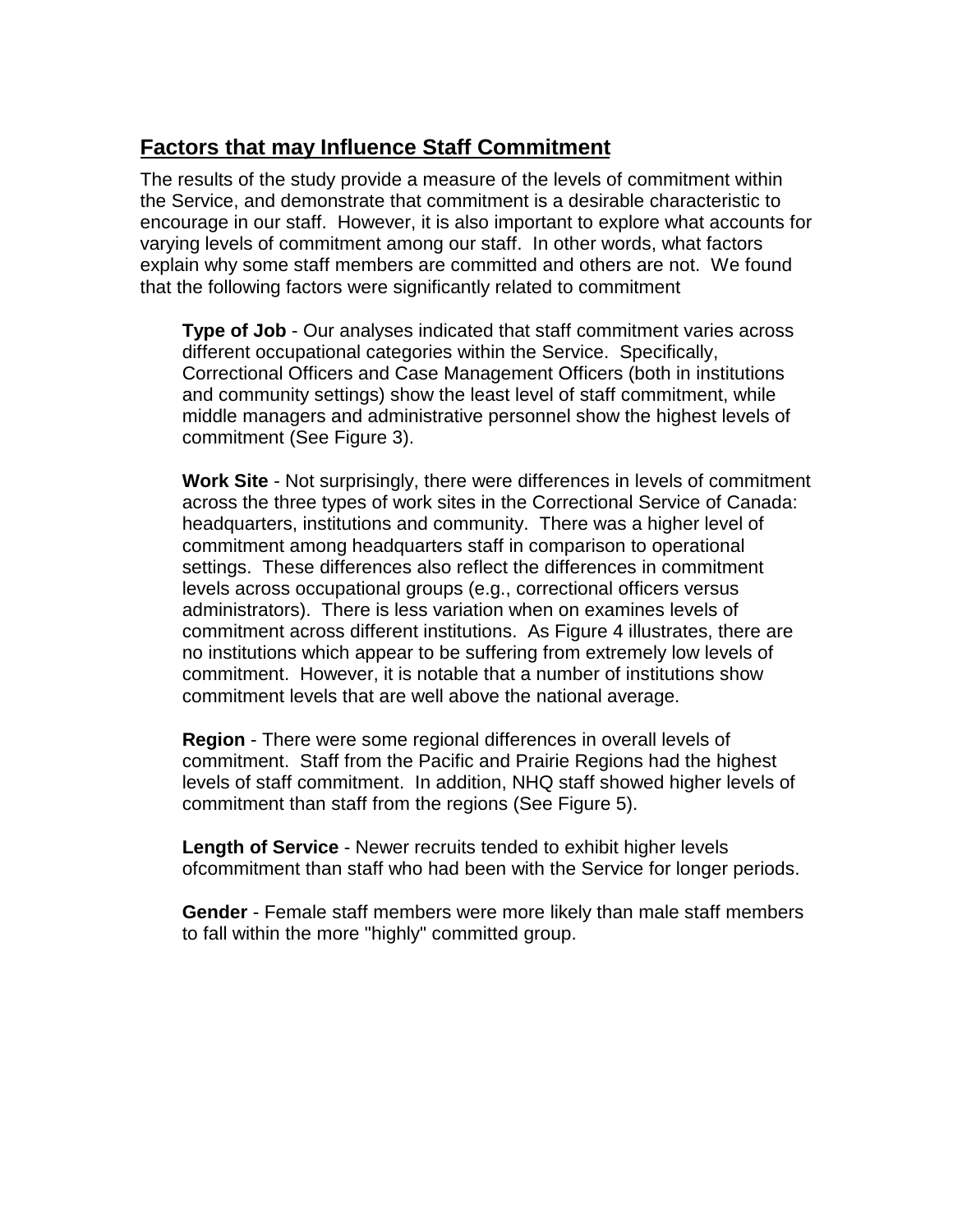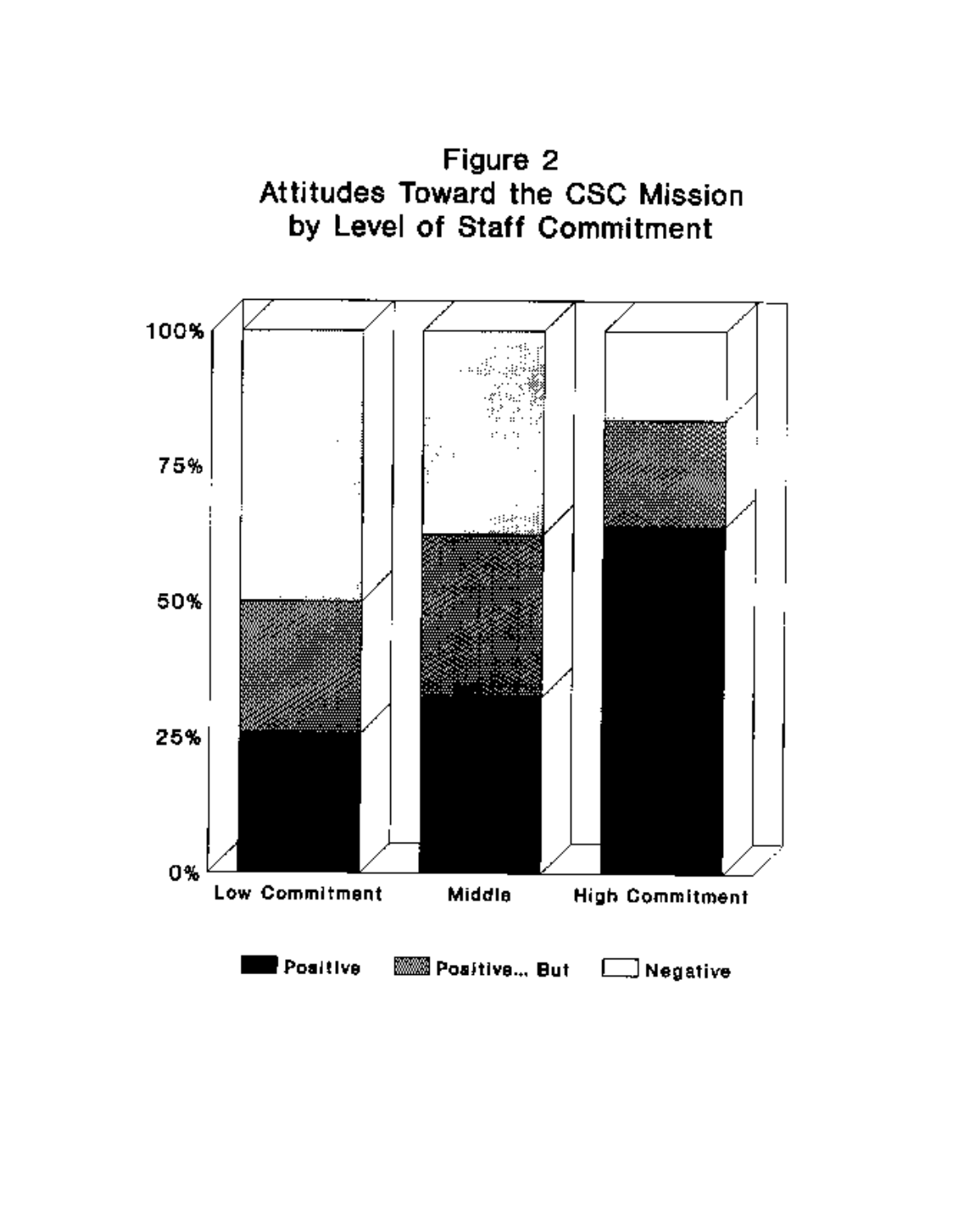# Average "Commitment" Scores By Job Categories Figure 3

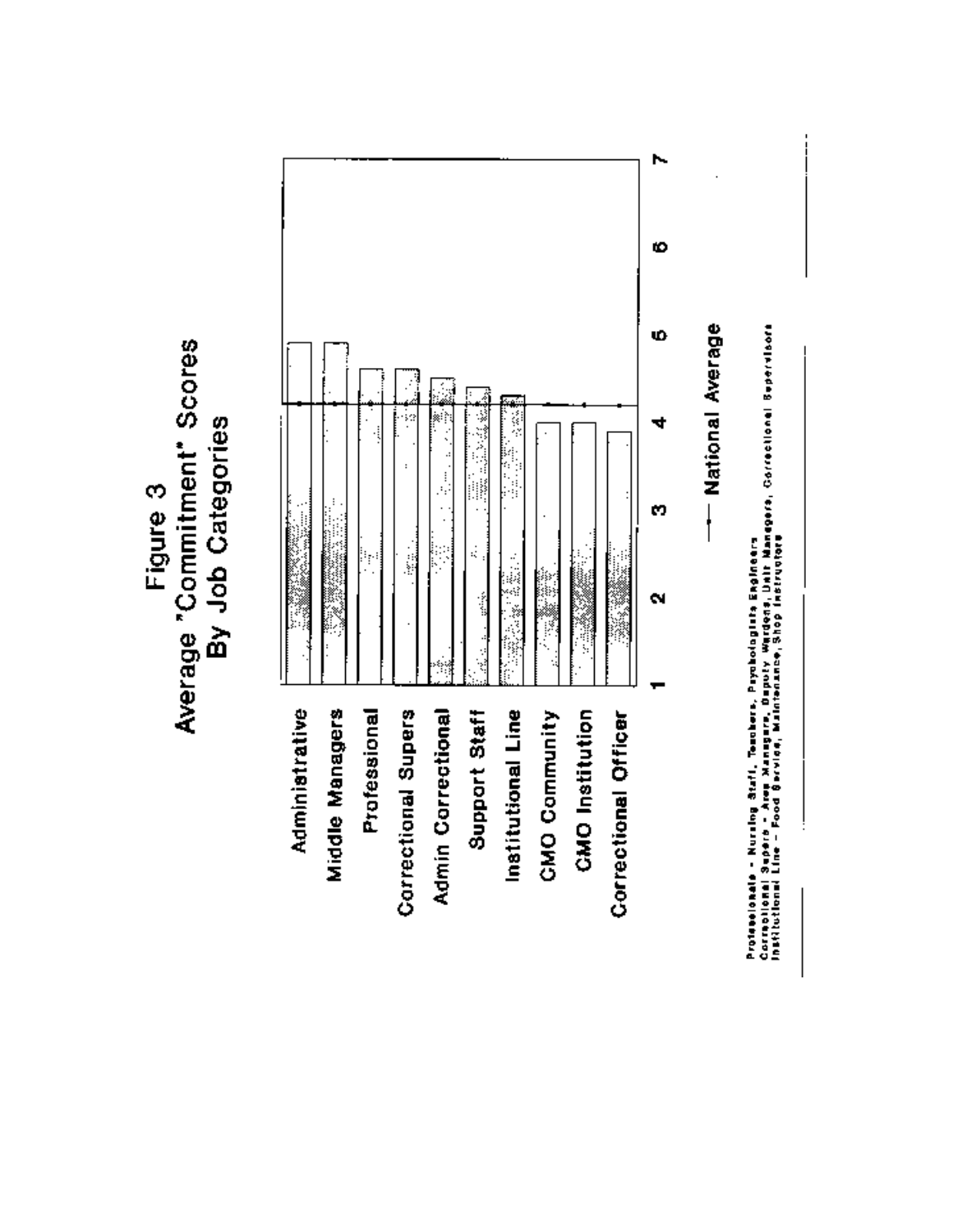



Only institutions with 8 or more participants in the study are included.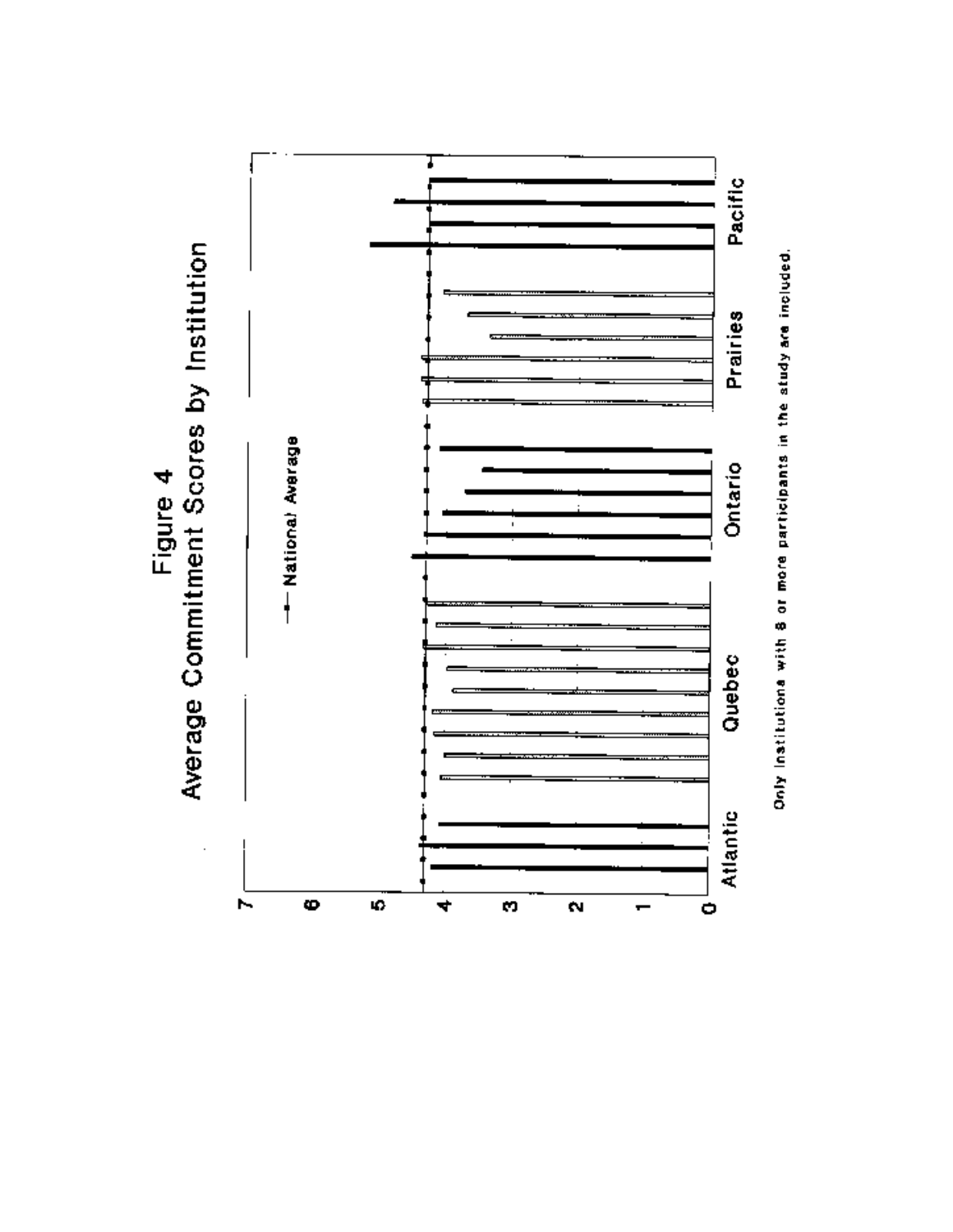Figure 5 Average Organizational Commitment Scores By Region and NHQ

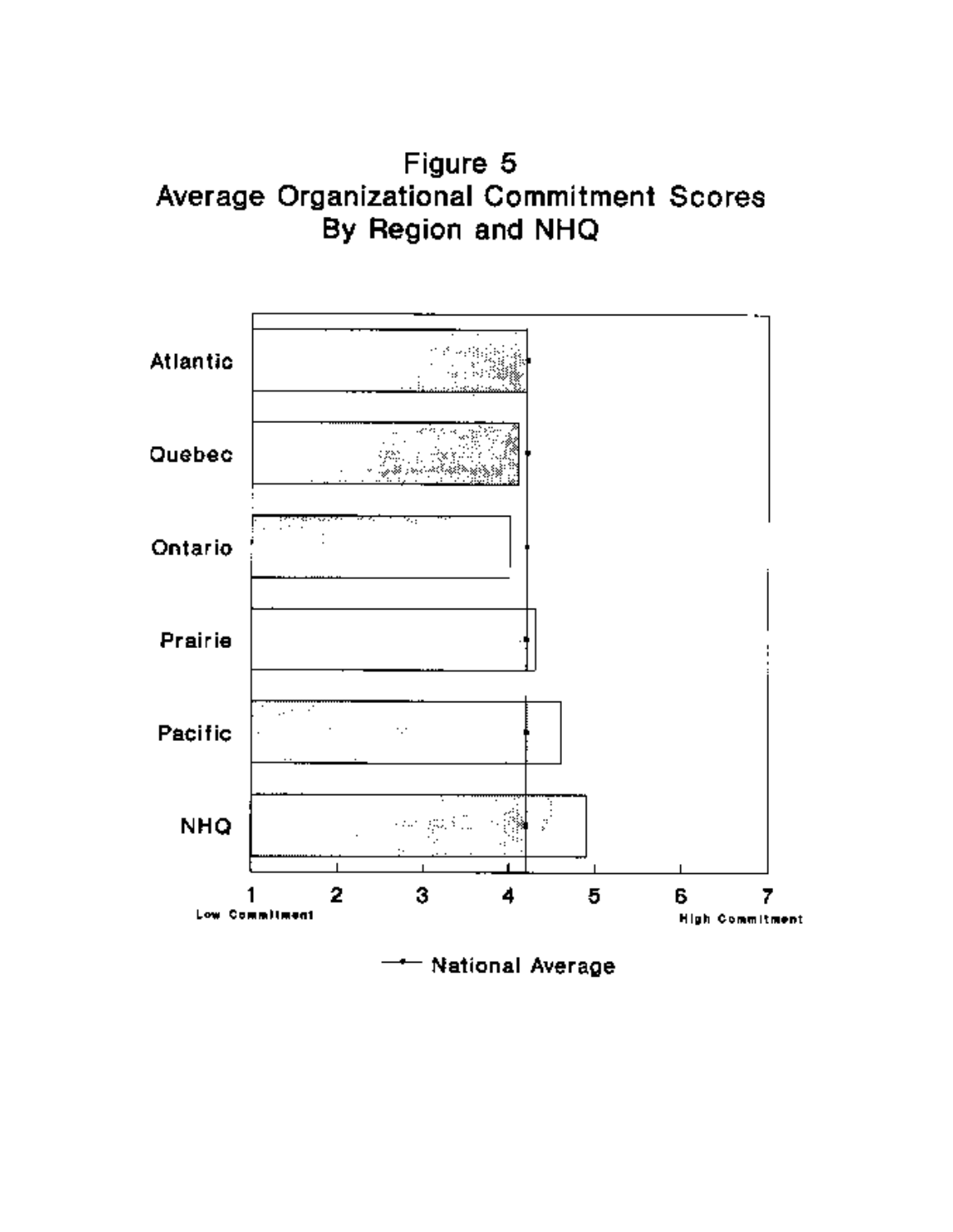**Attitudes Towards Corrections** - People who view the field of corrections in a positive light are much more likely to be committed to the Service than staff members who feel negative towards corrections. High levels of commitment were exhibited by staff who said that:

- there were more good things than bad things about working in corrections
- they would re-enter corrections if they had to choose again
- working with inmates was an important reason why they chose a career in corrections

**Attitudes Toward Correctional Rehabilitation** - Endorsement of prorehabilitation ideals was also associated with higher levels of staff commitment.

**Human Service Orientation** - A desire to work with people, or a "helping" orientation was also related to staff commitment.

**Openness to Change** - Individuals who were open to the idea of change and innovation in our workplace were more likely to be highly committed.

**Openness of the Organisation** - Staff who saw the Correctional Service of Canada as an organisation that was open to doing things in new and better ways showed higher levels of commitment than staff who felt the organisation was rigid and closed to new ideas.

**Career Development Orientation** - Staff who have a strong interest in career development (e.g., planning and thinking about career . choices, attaching importance to career choices) were more committed than staff who were less concerned about such issues.

**Job Stress** - People who felt a great deal of stress in their work were less likely to be committed than people who reported lower levels of work stress.

Staff who participated in the study identified a number of sources of stress in their work: management, fears related to personal security in correctional settings, workload, inmates, lack of communication and trust in the organisation, supervisors, lack of resources, staffing practices, opportunity for promotions, coworkers, the pace of organisational change, and paperwork, However, only two of these stressors appeared to be linked to varying levels of commitment.

Staff who complained that "management" (in the generic sense) was a source of stress (e.g., disagreement with policies set by management, complaints about lack of direction from management, perception that management does not listen to staff) were less likely to fall within the "committed" group than staff who did not perceive "management" as a source of stress.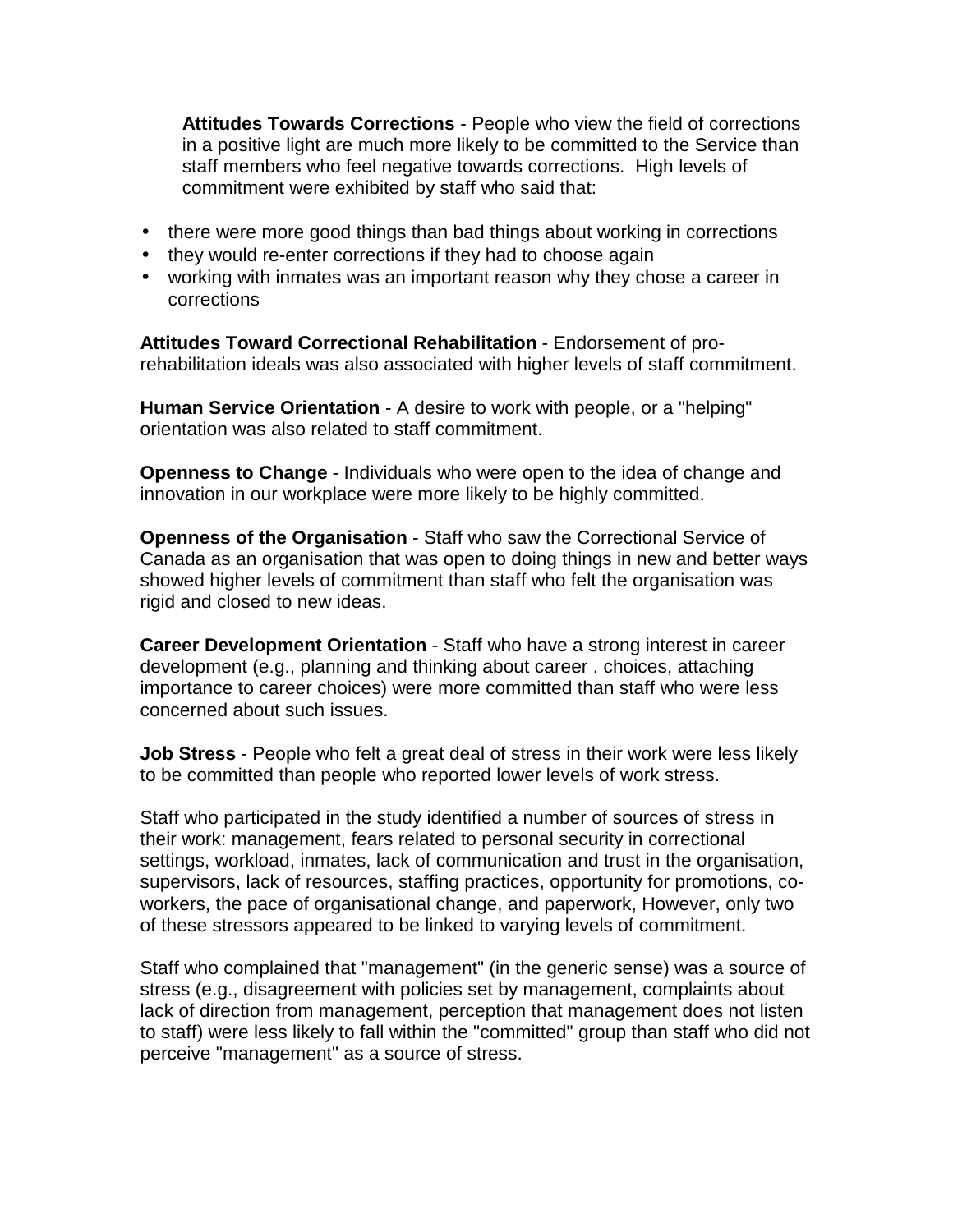The other stressor that was associated with commitment concerned inmates (e.g., the feeling that inmates were a source of annoyance or irritation). Staff who did not feel that inmates caused them stress were more likely to be "committed" than staff who viewed inmates as stressful.

**Factors Unrelated to Commitment** - We also found that some demographic factors were unrelated to levels of commitment. This was an interesting finding because many people believe that factors such as age and education have an important bearing on how staff view work organisations.

**Age -** Age was not related to levels of staff commitment - older staff were just as likely as younger staff members to be committed to the CSC.

**Education -** It is also noteworthy that educational achievement was not associated with staff commitment. Staff with higher levels of formal education were no more likely than staff with lower levels of education to be committed to the Service.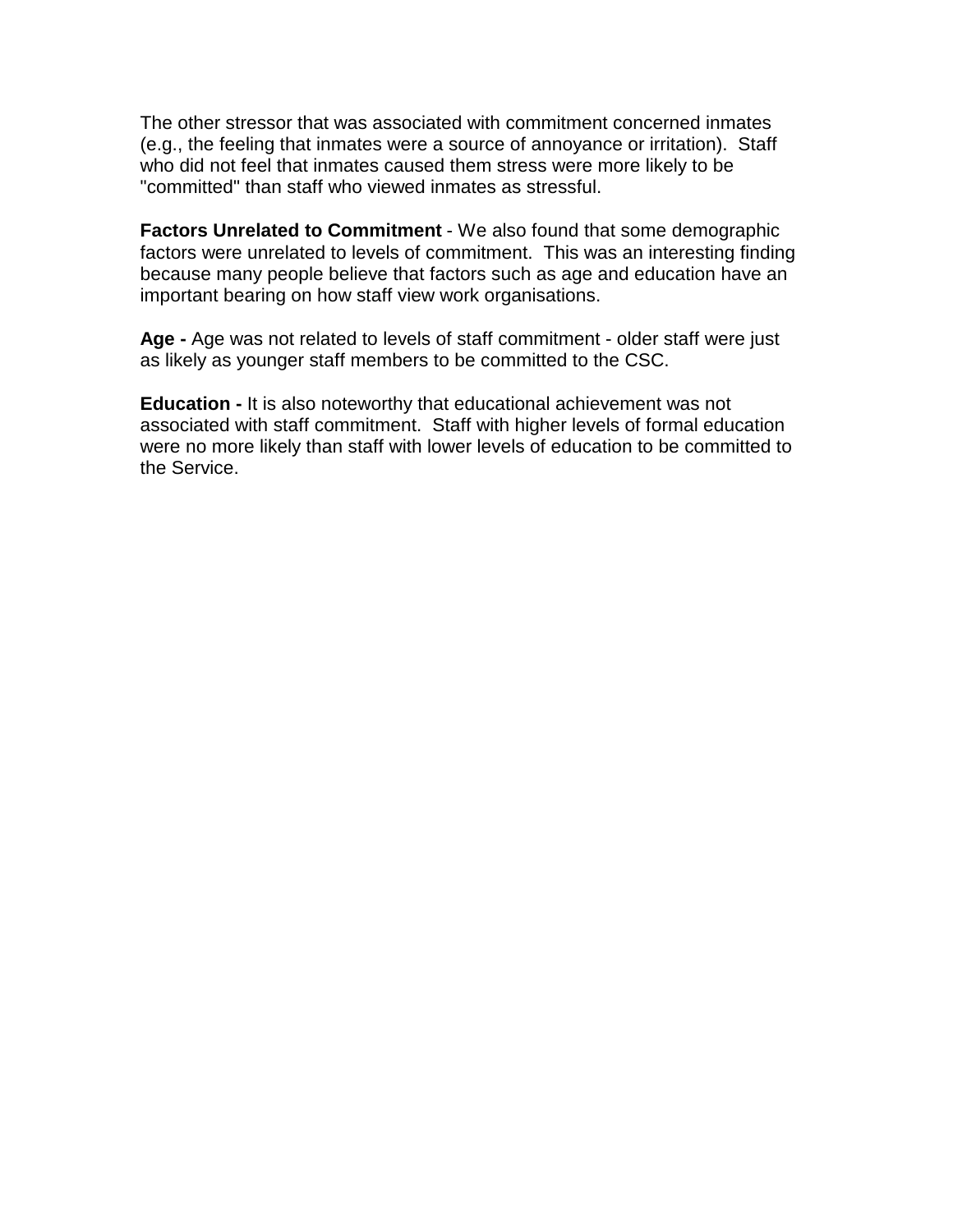### **What Factors Were Most Important?**

The above results suggest that a number of factors influence commitment among Correctional Service of Canada staff. Obviously, some of the factors are very important, while others will have only a weak influence on commitment. In an effort to better understand the relationship between staff characteristics and staff commitment, we conducted a series of statistical analysis aimed at identifying the most salient factors (Multiple regressions were performed to determine the relative importance of the various factors mentioned above).

**Attitudes Towards Corrections:** Our analyses indicated that "attitudes towards corrections" was the factor most strongly related to staff commitment. Holding positive views about the field of corrections appeared to be fundamental to being committed to the Correctional Service of Canada. In fact, this factor was much more important than any of the other factors we measured in the study.

It is interesting to note that having positive attitudes toward corrections was also associated with a number of other factors in the study:

- endorsement of rehabilitation ideals
- being open to change
- having a human service orientation ,
- viewing the organisation as open and flexible
- The absence of high work stress
- working directly with offenders

The last factor is interesting - we found that staff who worked directly with inmates (i.e., correctional officers and case management officers), were less likely than other staff to possess positive views toward the field of corrections. This may account, at least in part, for why staff who worked with inmates reported lower levels of commitment toward the Service.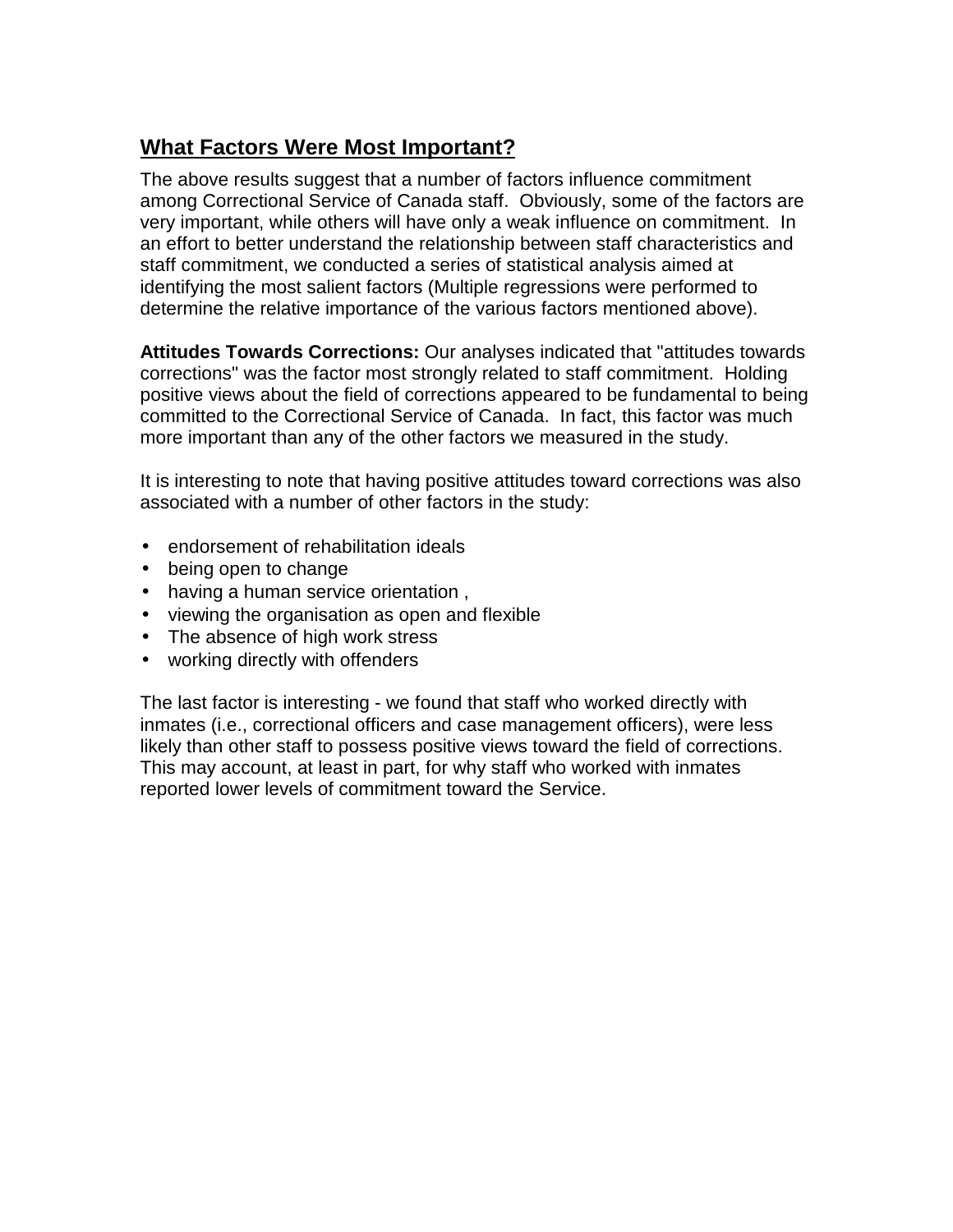**Other Important Factors:** Although positive attitudes towards corrections was the most important "commitment factor", there were a number of other salient factors in our analyses. In order of importance, these factors were:

- viewing the Service as open and flexible
- having a career development orientation
- reporting lower levels of work stress

Each of these factors made independent contributions to explaining the varying levels of commitment among our staff, even after the influence of positive attitudes toward corrections had been taken into account.

### **Differences between Occupational Groups**

We also examined how the factors influencing commitment might vary by occupational groups. Because correctional officers and case management officers were found to differ on commitment, we looked at what "commitment factors" were most important for these groups. For both correctional officers and case management officers, positive attitudes towards the field of corrections was the most important factor. As described above, this factor was the most important when we looked at the full sample of staff.

We looked at the results for Correctional Officers and Case Management Officers separately.

**Correctional Officers** - After positive attitudes towards corrections, the next most important factor for correctional officers, was positive attitudes towards rehabilitation. The third most important "commitment factor" for correctional officers concerned complaints about management. Correctional Officers who complained about "management" were less committed. Hence, beliefs about rehabilitation and perceptions about management as a source of stress, were more important for correctional officers than for other correctional staff.

**Case Management Officers** - For case management officers, positive attitudes towards corrections was also the most important "commitment factor". However, the next most important factor was career development orientation. This suggests that case management officers who have a high degree of interest in developing their careers are more committed to the Service. The third most important factor for this group was the perception of the Service as open and flexible.

The analyses by occupational category confirmed that attitudes towards corrections is a major factor across the full range of our occupational groups. The results also suggest some interesting differences among major groupings of our staff members. These differences provide knowledge relevant to the development of staff programs and recruitment policy for different categories of staff.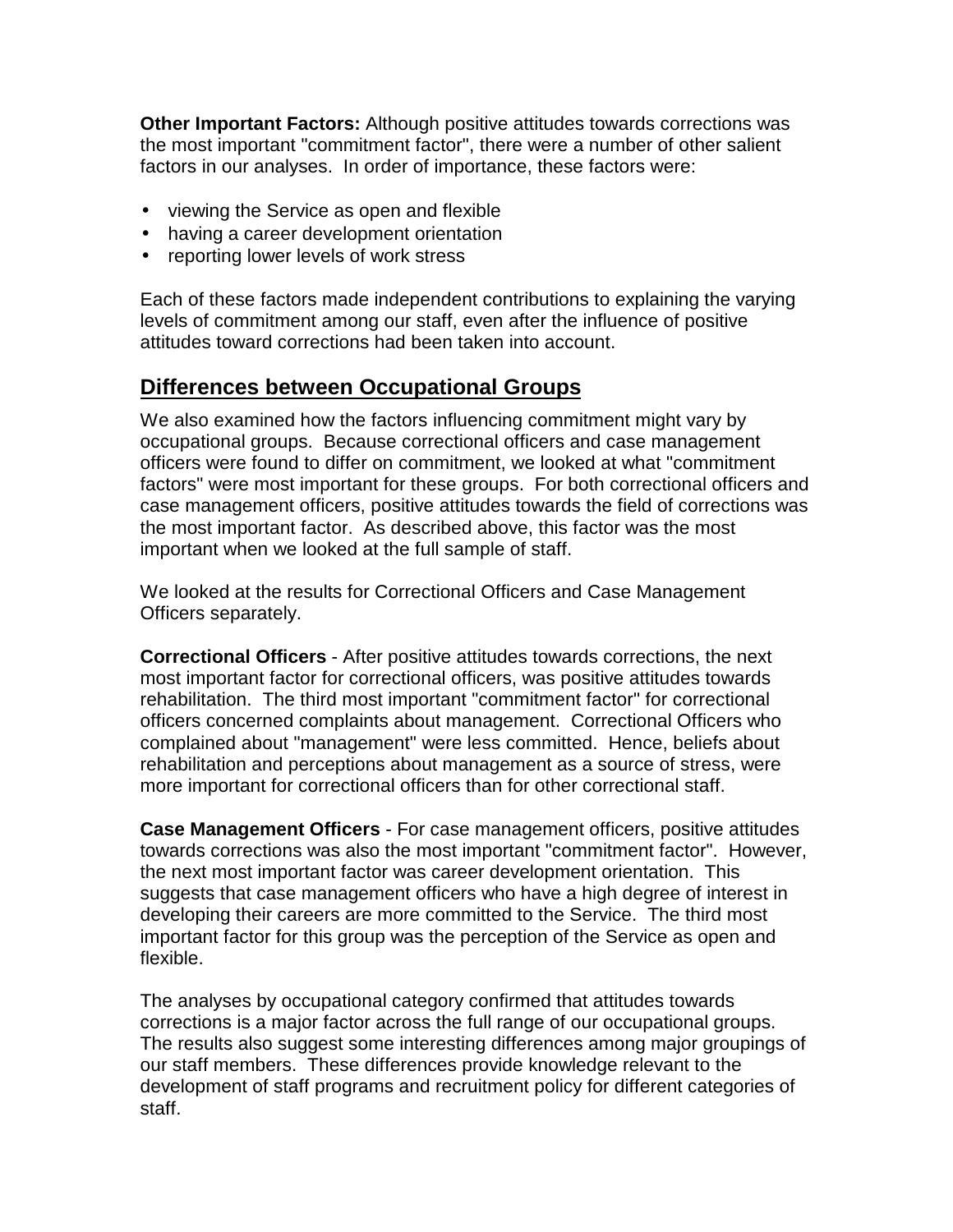## **Enhancing Staff Commitment**

There are a number of strategies that organisations might pursue in enhancing the level of commitment of their staff. An obvious point of departure in searching for strategies to promote commitment is to take account of the factors that appear to be related to commitment. As the data from our study of CSC staff suggest, a number of factors (e.g., type of work, attitudes toward corrections, attitudes toward management, etc.) predict variations in commitment among our staff. These predictive factors provide clues as to how we might focus our efforts to enhance levels of commitment. The strategies will need to focus, first of all, on the particular staff groups that are identified as less committed. Secondly, the strategies should attend to some of the attitudinal predictors and situational predictors of commitment which might be amenable to change through planned interventions.

The research Iiterature on organisational commitment provides additional clues which may be of assistance in formulating plans for increasing commitment among CSC staff. Most researchers (See for example, DeCootiis, T. A., and Summers, T. P. (1 987). A path analysis of a model of the antecedents and consequences of organisational commitment. Human Relations, 40, 445-470.), agree that there are two main avenues of influence on organisational commitment: personal characteristics of staff and work characteristics. Personal characteristics include many of the factors we have studied including beliefs, personality attributes, career ambitions, attitudes toward work, demographic factors, and length of service. Work situation include attributes such as organisational climate, perceptions about work roles, and processes used for decision-making in organisations. Work situation variables measured in the current study include perceptions about the level of openness of the organisation to receiving new ideas, experience of work stress, and perceptions about the roles of management and supervisors.

In developing methods for enhancing commitment, a focus on the influence of personal characteristics may be particularly relevant to the recruitment process. In other words, the strategy would involve attracting the appropriate types of individuals who will have the characteristics necessary to "fit-in" and become committed to our correctional work settings. For example, the results of the study suggest that individuals possessing positive attitudes toward the field of corrections, pro-rehabilitation attitudes, and strong career development orientations, make committed employees in our organisation.

The other lever of influence, as mentioned above, is to identify existing groups of staff who need to be re-engaged or re-energised because their level of commitment is low. An obvious target group, according to the results of the study, is staff who work directly with offenders.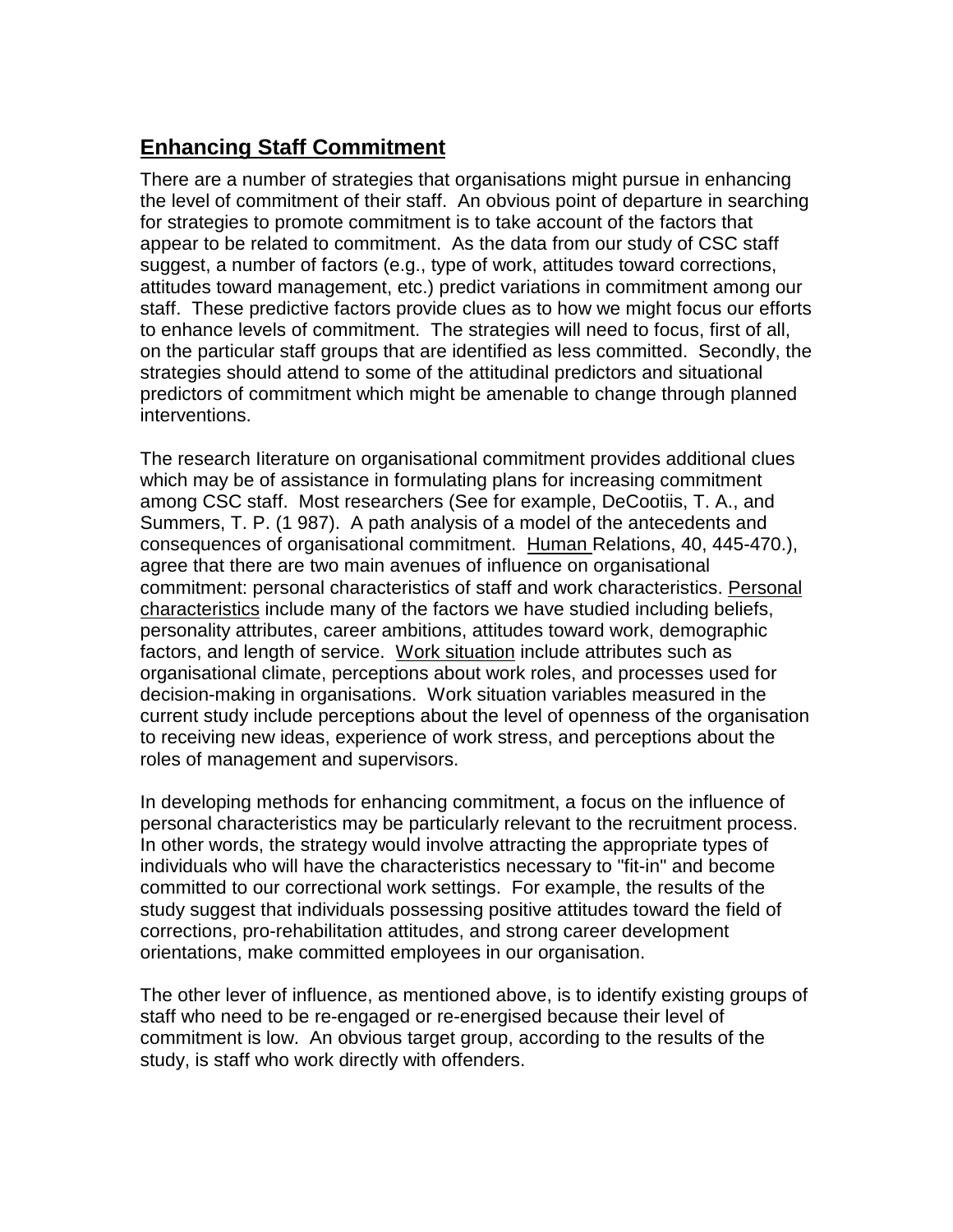Situational factors are also a major focus for interventions aimed at increasing staff commitment. In fact, some research suggests that this domain of influence is the most important (e.g., DeCootiis and Summers). As a strategy for enhancing commitment a focus on situational factors is important when R is considered that many personal characteristics that are associated with commitment (e.g., career orientation, attitudes towards corrections) may be somewhat resistant to change. The situational factors refer to changes the organisation can introduce to alter how staff do their work on a daily basis.

Mowday, Porter and Steers, who have made major contributions to the study of organisational commitment, propose a number of relevant targets on which organisations can concentrate to bring about positive change. Among them are job scope, supervision practices, work group cohesiveness, and organisational dependability. Studies have demonstrated that employees who occupy positions with high job scope, including such attributes as variety, autonomy, challenge, and feedback, show high levels of commitment. In addition, supervision practices which are not overly 'light" or "close" are associated with greater commitment. With respect to cohesiveness, several studies have demonstrated that staff become more committed as the level of social involvement and the formation of group attitudes and norms increase. Mowday, Porter and Steers also point to studies which show that commitment increases as a function of staff perceptions that their work organisations have been dependable over time. The latter factor requires little explanation employees who feel well taken care of will assume an attitude of reciprocity toward their organisations.

A target area which integrates many of the situational factors discussed above is staff participation in organisational decision-making. Salancik has elaborated on the potency of participation in strengthening the commitment of staff ( e.g. Salancik, G. R. (1977). Commitment and the control of organisational behaviour and belief. In B. M. Staw and G. R. Salancik (Eds.), New Directions in Organizational Behaviour. Chicago: St. Clair Press.). When staff participate in decision-making on matters that impact upon them, their involvement will likely result in greater levels of commitment to the organisation. For example, studies have shown that when staff are involved in designing their own incentive programs, for example, managers are more likely to reap the benefits of the program. Indeed, the notion that positive outcomes result from "involving" staff in matters that effect them has a great deal of intuitive appeal. Most managers realise that they will have greater success in implementing new procedures and policies when such conditions are respected. However, R does appear that this area can become a more integral component of our relationships with staff. It seems obvious that the strategy of involving staff in decision-making will have the greatest payoffs for staff who feel they are not consulted. The strategy may be particularly useful in working with groups of staff who show the least levels of commitment. The results of the research suggest that commitment is related to the perception that the organisation is open and willing to listen to new ideas.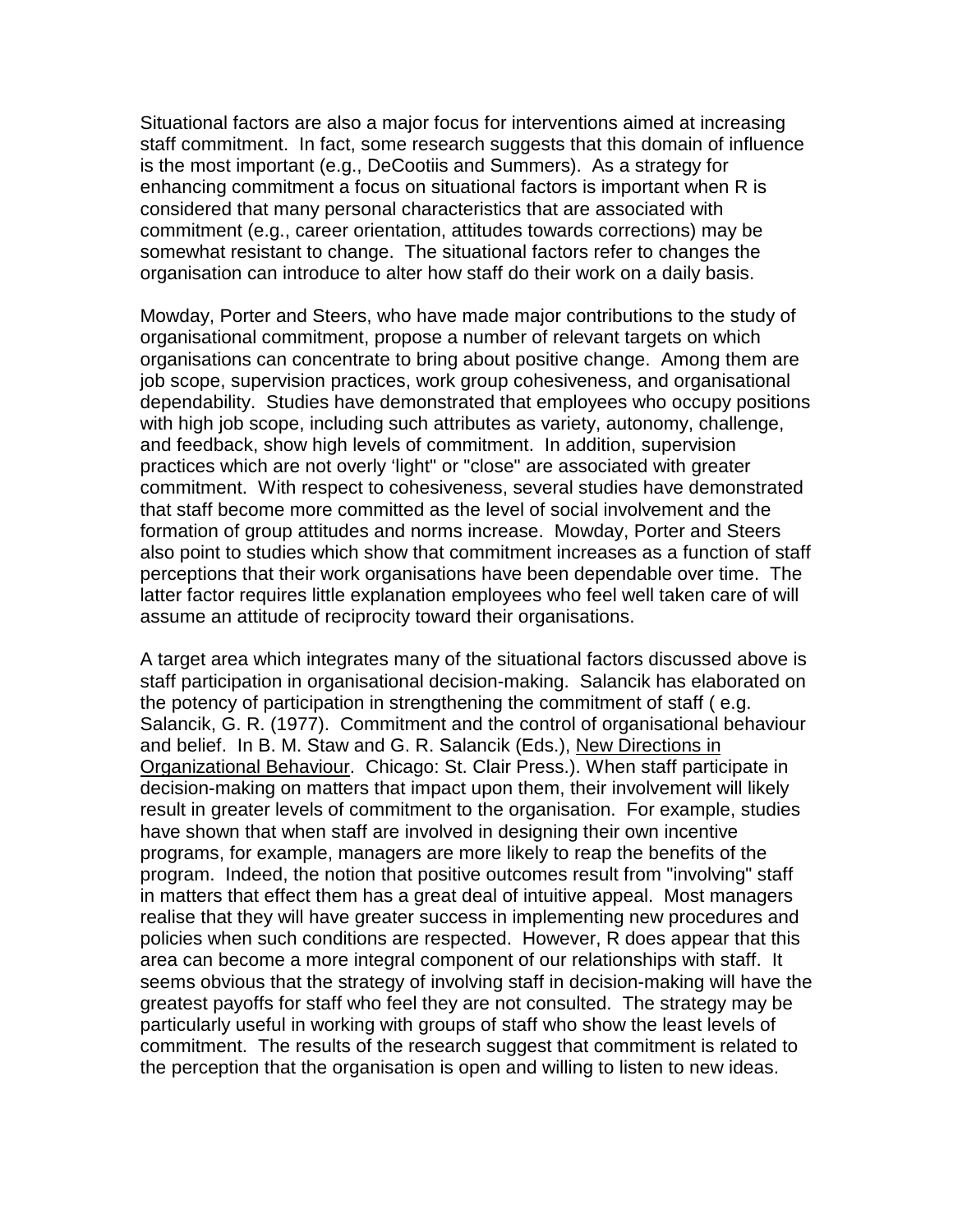This finding may indicate the desire on the part of staff to gain greater participation in decision-making.

In summary, there are a number of strategies available for enhancing the commitment levels of staff. The examples given above may have particular application for an organisation such as the Correctional Service of Canada. However, there is a wealth of literature on enhancing organisational effectiveness which may have an important contribution to make to our efforts to enhance the commitment of our staff. The results from the current research project provide a sound knowledge base for selecting the most appropriate commitment enhancement strategies. Further discussion and planning among various groups of staff in the Correctional Service of Canada will be helpful in generating additional strategies.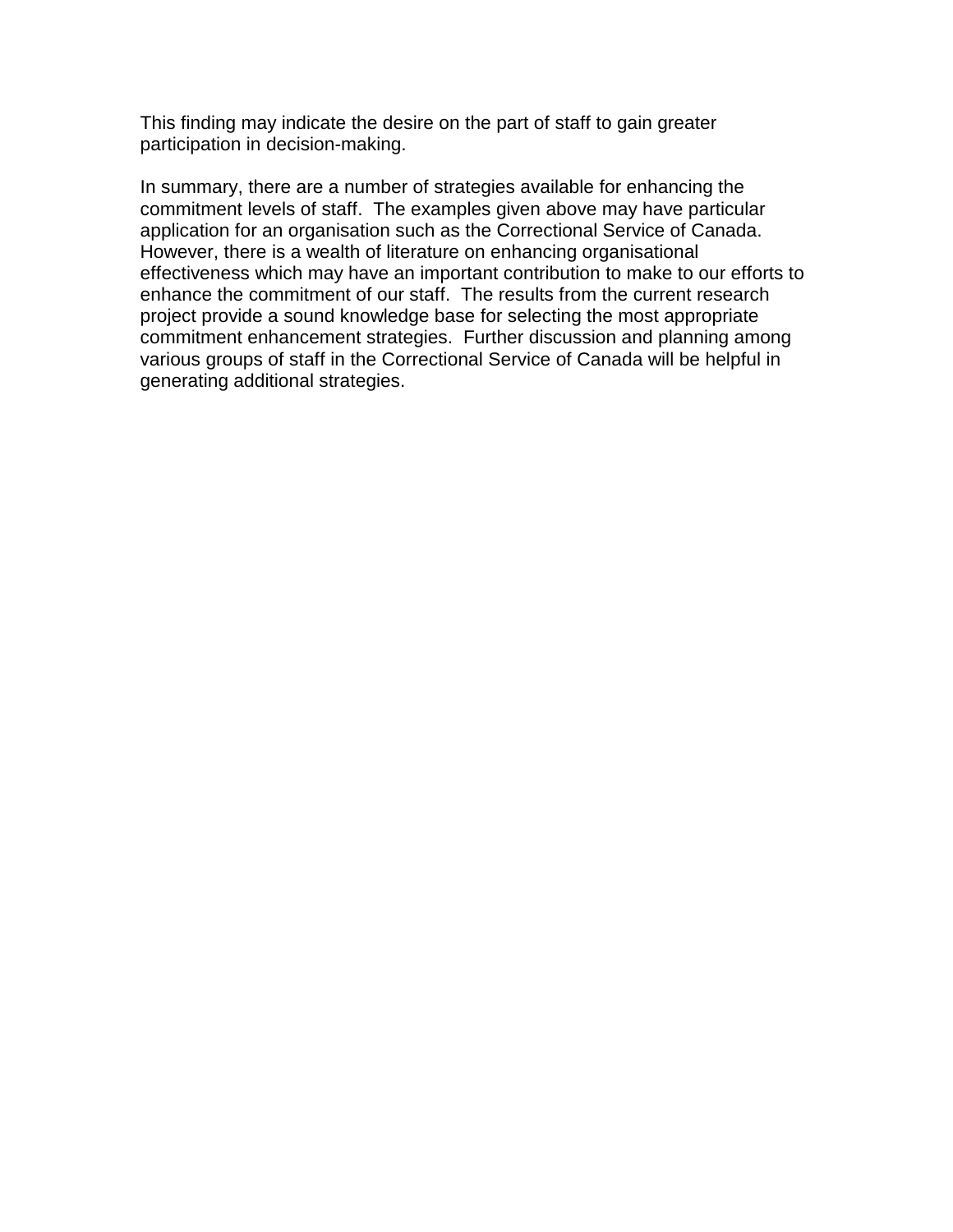## **Appendix A: Sampling Design**

The sampling methodology for the Staff Commitment project was designed by Dr. Sanping Chen of the Statistical Consultation Centre of Carleton University. In designing the sample, Dr. Chen took into account the number of staff working in each region, the number of staff in each of the 10 occupational groups, and the results of the pilot study.

The sampling design was based on the population of staff in ;the Correctional Service of Canada who were actively employed as of May 1991. The total number of staff at that time was 10,780, excluding senior managers. In addition, we excluded all staff members who occupied classifications for which there were 5 or fewer staff members occupying the same classification (e.g. ES-06). This resulted in the elimination of a total of 216 staff from the sampling frame. The latter condition was imposed in order to protect the confidentiality of respondents, assuming that individuals within relatively specific occupational classifications might be inadvertently identified through data analyses.

The maximum sample size was set at 800 respondents. The sampling designer provided sampling quotas for each occupational group within each region (e.g., 55 correctional officers from the Prairie Region). The following procedure was followed for selecting respondents.

1. A list of all 10,564 staff members in the Service was drawn up.

2. Staff members were chosen by computer-generated random selection (using SAS software) to fill the quotas for each of the regional occupational categories.

3. The sampling design provided for a 50% "back-up" list for each of the quotas (e.g., 82 correctional officers from the Prairie Region) to allow for replacements of respondents who would be unavailable or refused to participate in the study.

4. For each of the quota lists, research assistants chose the first staff member on the list and subsequent participants were drawn from the list sequentially until the quota was filled (using back-ups if necessary).

5. Potential respondents were asked to be available for participation at Correctional Service of Canada work sites on pre-scheduled days. If the respondent was not available, the next staff member on the random list was invited to participate in the study.

6. Research assistants made personal contact with selected participants in order to solicit their participation and schedule questionnaire administrations and personal interviews. \/Where personal contact prior to the site visit was not possible, research assistants relied upon site contacts to schedule participants.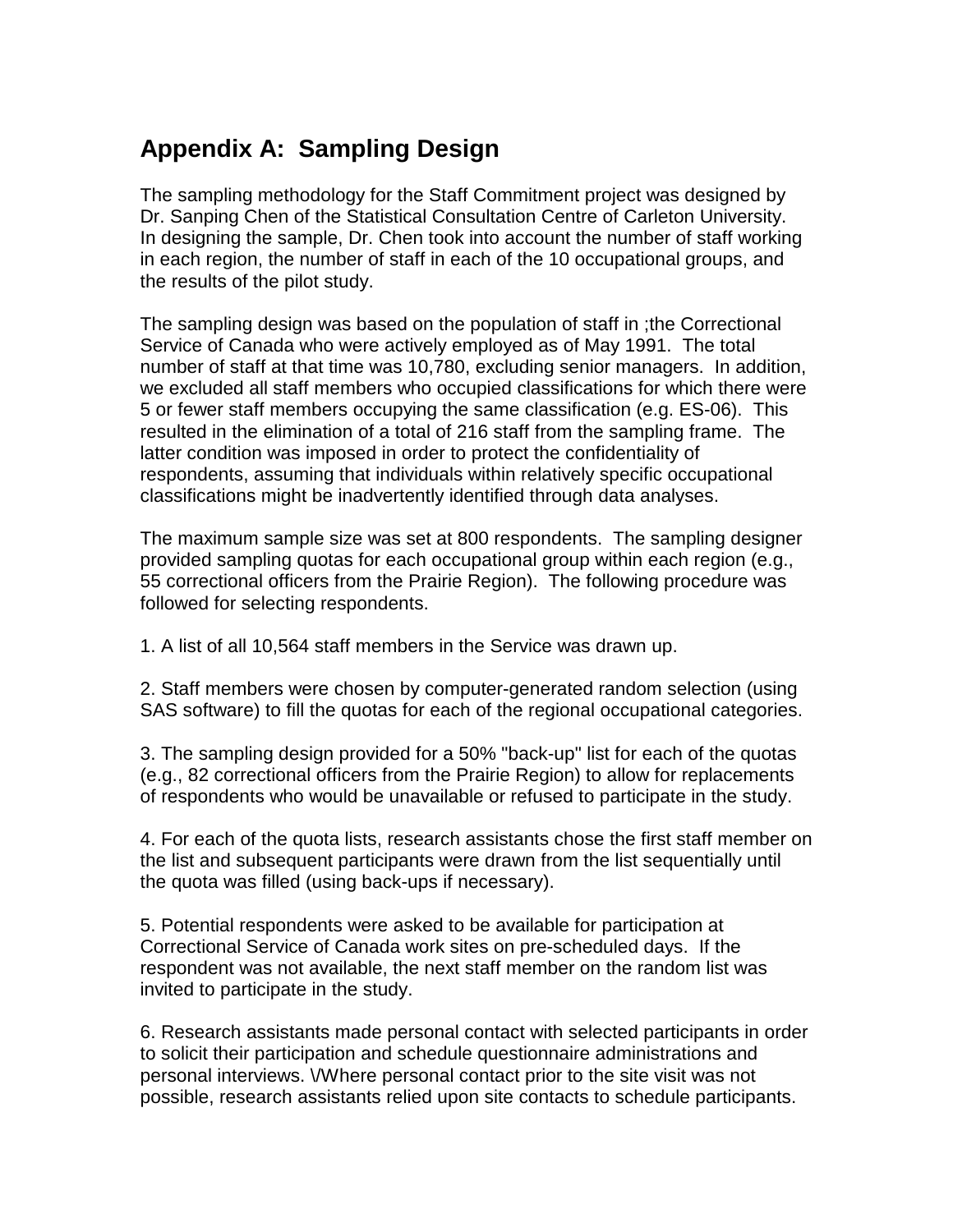7. Remote sites (e.g., parole offices where less than 3 staff were randomly selected) were offered telephone interviews and returned the questionnaire by mail.

A total of 1069 randomly selected staff were approached to participate in the study. Of this number, 759 were available to participate at the time the data were being collected. Only 66 or 8.6% of potentially available participants refused to become involved in the study. An additional 35 participants, or 4.6% did not attend on the day they were scheduled to participate. In total, this left a sample of 658 participants for which data were available. Table A-1 gives a breakdown of the number of selected staff including participants and nonparticipants.

There were some cases for which questionnaires were completed without the accompanying interview, mostly due to scheduling difficulties. For similar reasons a few respondents completed only the interview. Of the 658, 654 staff completed questionnaires and 619 completed interviews. Ninety-three percent of the total sample (615) completed both questionnaire and interview,

It should be noted that the total sample of 658 respondents falls short of the 800 target and represents an 82.2% rate of achievement. The percent of completion by region and occupational groups are displayed in Table A-2 and A-3. It was not possible to gain a complete sample because of "no-shows" and logistical problems related to site scheduling on pre-set dates. Although the target could have been achieved through an extension of the data collection phase, disadvantages associated with additional scheduling with operational units and increased costs outweighed the potential benefits that might result from an extension of the sample.

Table A-4 provides a demographic description of the sample.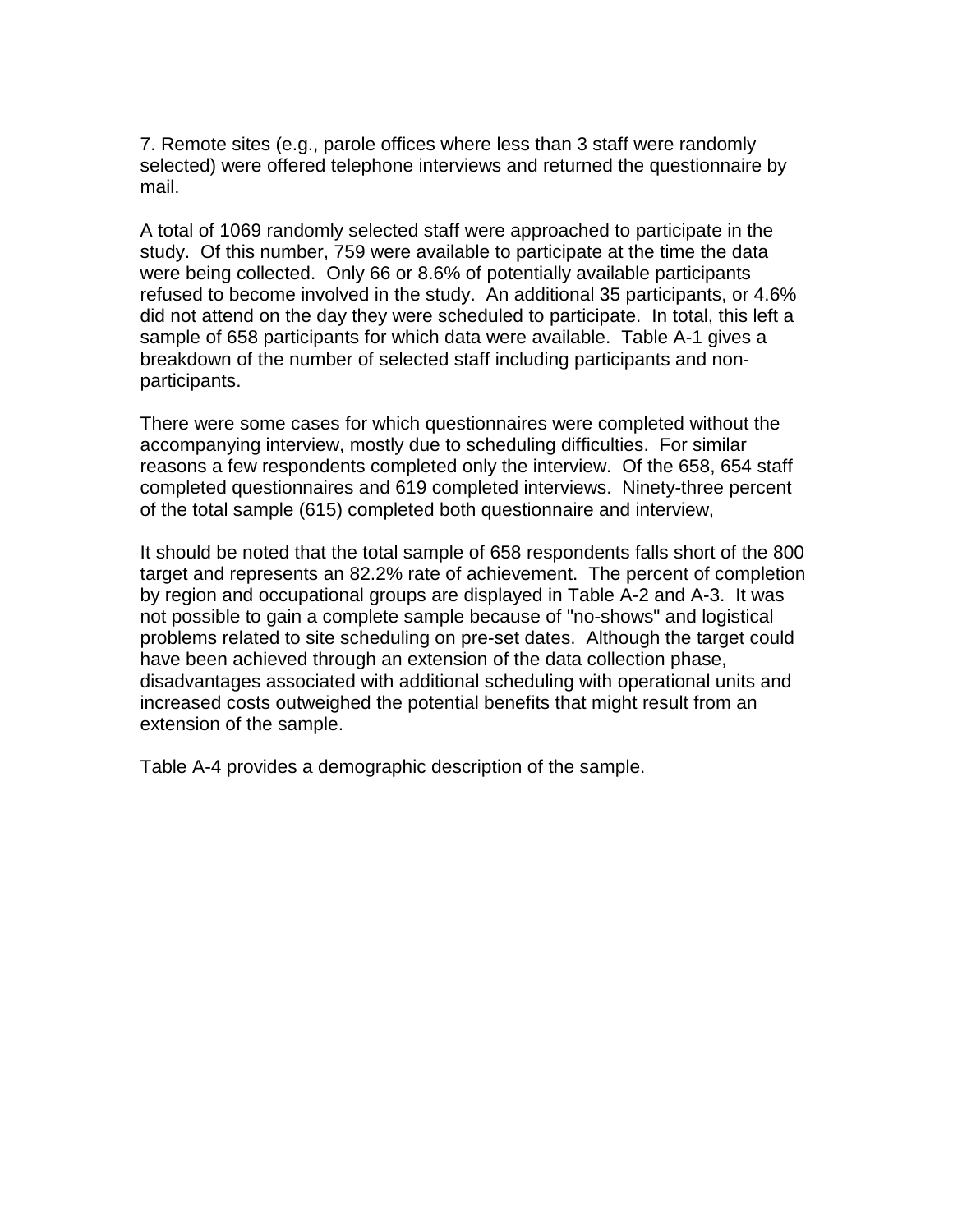## **Table A-1: Participation Status of Randomly Selected Staff**

| Unavailable for participation | 310  |
|-------------------------------|------|
| Retiring                      | 4    |
| Transferring to New Job Site  | 11   |
| <b>Extended Leave</b>         | 31   |
| AnnualLeave                   | 211  |
| Midnight Shift                | 19   |
| <b>Off Shift</b>              | 23   |
| <b>Unable to Contact</b>      | 5    |
| Other                         | 6    |
|                               |      |
| Refusals                      | 66   |
| No Shows                      | 35   |
| Participated                  | 658  |
| <b>Total Selected</b>         | 1069 |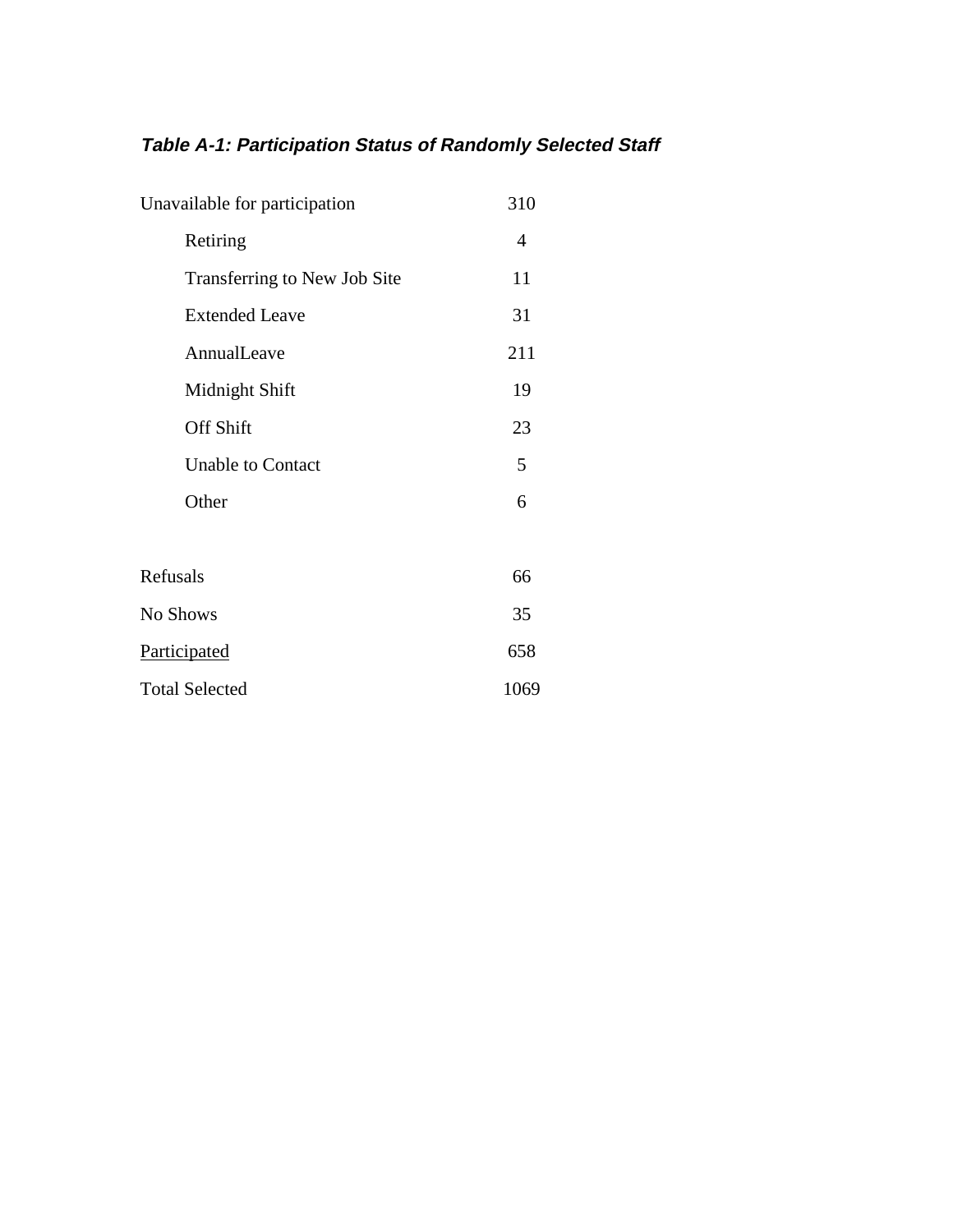|                      | Target | <b>Actual Sample</b> | % of Target | % of Sample |
|----------------------|--------|----------------------|-------------|-------------|
|                      |        |                      |             |             |
| Administrative       | 38     | 37                   | 97.4        | 5.7         |
| Administrative       | 28     | 21                   | 75.0        | 3.2         |
| Correctional         |        |                      |             |             |
| Scientific/          | 52     | 37                   | 71.1        | 5.6         |
| Professional         |        |                      |             |             |
| Case                 | 72     | 54                   | 75.0        | 8.2         |
| Management           |        |                      |             |             |
| Officers -           |        |                      |             |             |
| Community            |        |                      |             |             |
| <b>Case Managers</b> | 72     | 60                   | 83.3        | 9.1         |
| Officers -           |        |                      |             |             |
| Institutions         |        |                      |             |             |
| <b>Support Staff</b> | 115    | 100                  | 86.9        | 15.2        |
| Institutional        | 78     | 64                   | 82.9        | 9.7         |
| Line Staff           |        |                      |             |             |
| Correctional         | 270    | 218                  | 80.7        | 33.1        |
| <b>Officers</b>      |        |                      |             |             |
| Correctional         | 54     | 43                   | 79.6        | 6.5         |
| Supervisory          |        |                      |             |             |
| Staff                |        |                      |             |             |
| Middle               | 23     | 23                   | 100.0       | 3.5         |
| Managers             |        |                      |             |             |

## **Table A-2: Number of Respondents by Occupational Categories**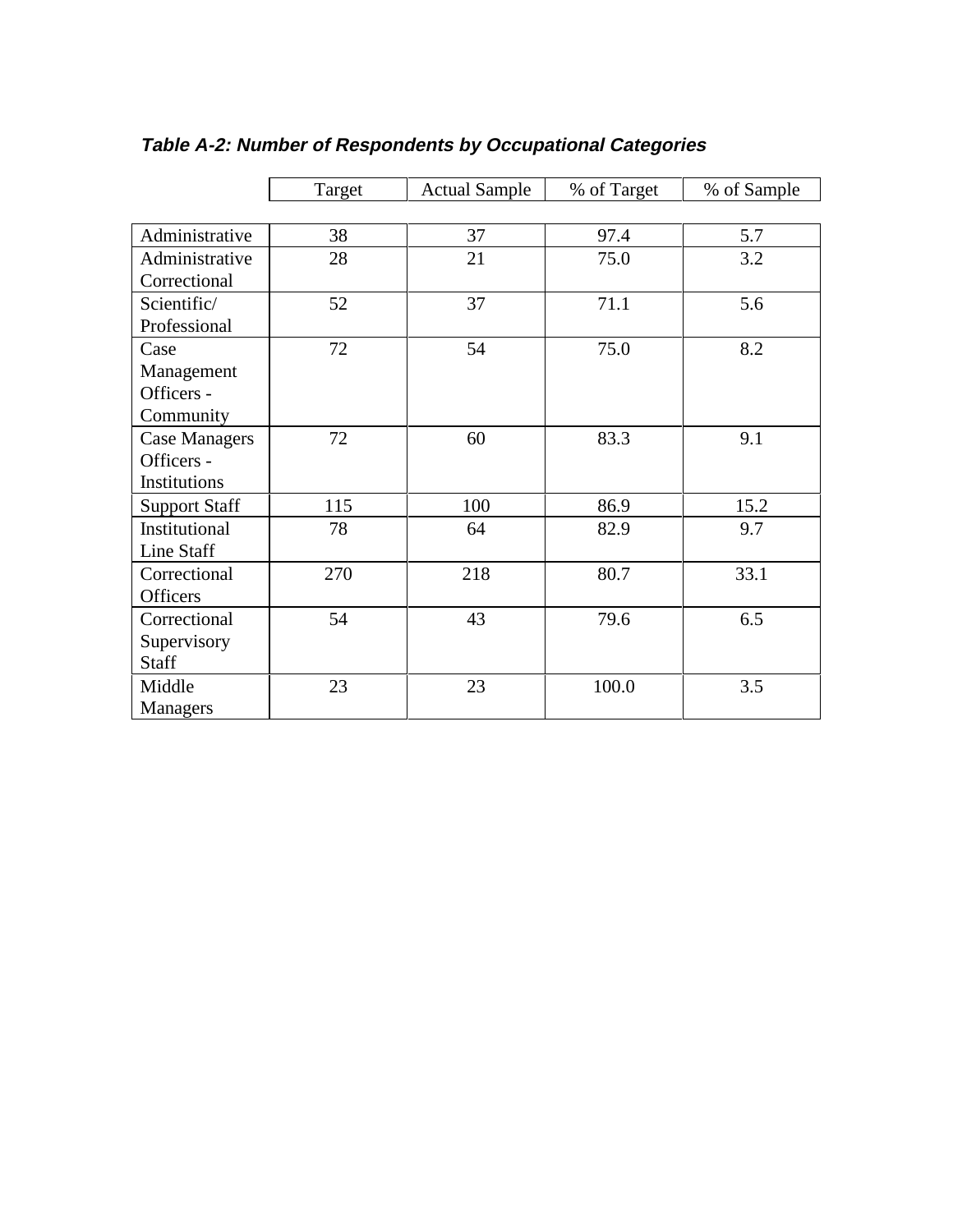|              | Target | <b>Actual Sample</b> | % of Target | % of Sample |
|--------------|--------|----------------------|-------------|-------------|
|              |        |                      |             |             |
| Atlantic     | 91     | 78                   | 85.7        | 11.8        |
| Quebec       | 228    | 182                  | 79.8        | 27.6        |
| Ontario      | 150    | 180                  | 83.3        | 22.8        |
| Prairies     | 154    | 126                  | 81.8        | 19.1        |
| Pacific      | 117    | 88                   | 75.2        | 13.4        |
| National     | 34     | 34                   | 100.0       | 5.2         |
| Headquarters |        |                      |             |             |

### **Table A-3: Number of Respondents by Region**